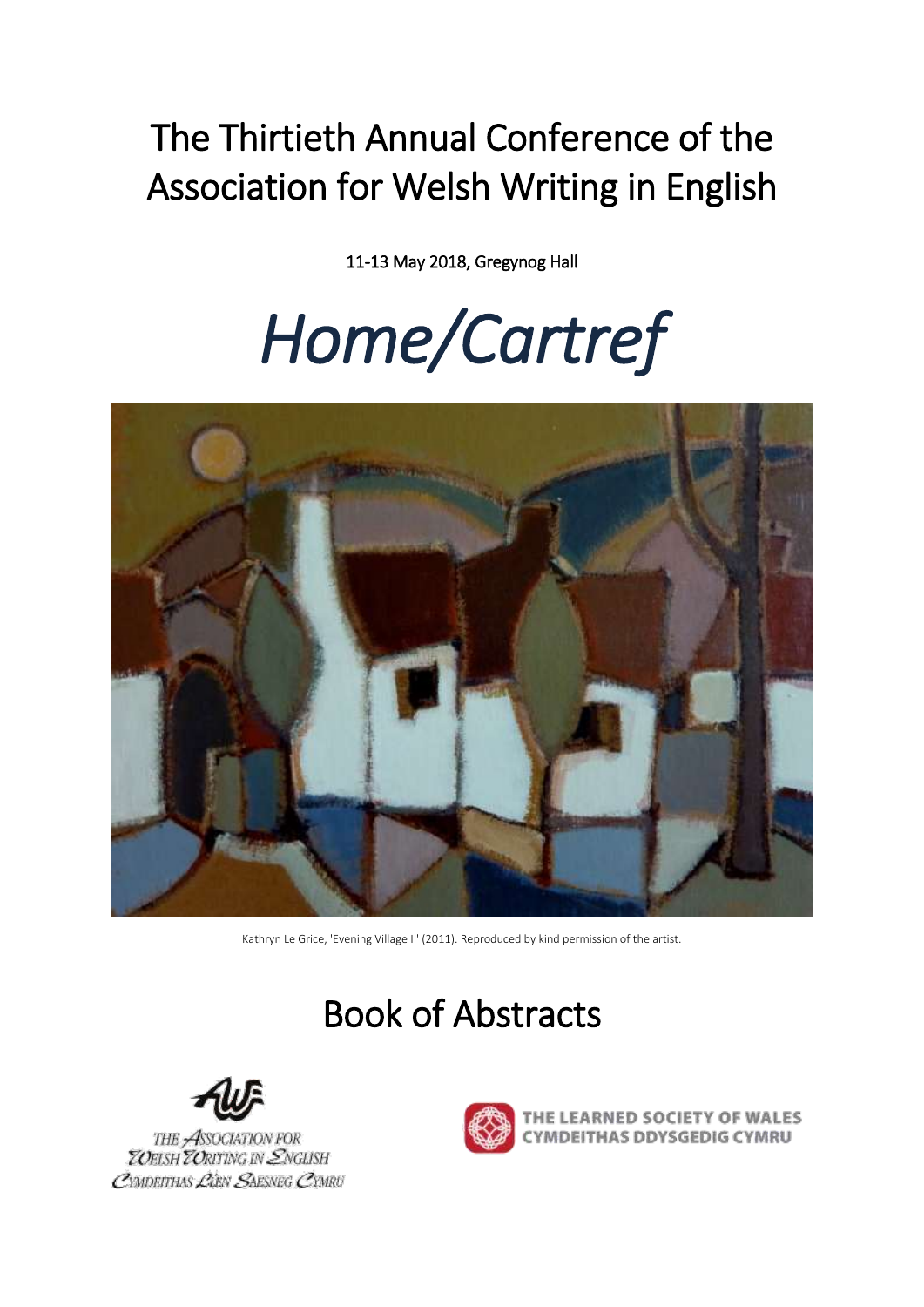# *Panel A: Welsh beyond Wales*

#### **Bethan Jenkins: Gorau Cymro, Cymro Oddi Cartref: Eighteenth-Century Welsh Writers in England**

In 1751, Richard and Lewis Morris established the *Honourable Society of Cymmrodorion* in London, noting that "There is implanted in the Nature of Mankind, a strong Attachment to that Country which gave them Birth, and a laudable Curiosity to acquaint themselves with the genuine History and Antiquities of those People from whom they are immediately descended." The society's purpose was to provide a place to be Welsh far from home for those living in the capital as well as visitors (such as Lewis Morris himself, and the *Penllywydd*, William Vaughan), and its early membership numbered in the low hundreds. This paper will look at how some of these exiled Welshmen (particularly of the Morrisian circle) constructed themselves as Welsh in another country and another language. It will focus on the differences in self-fashioning between their two languages, and how they represented themselves to the rest of the Anglophone city, as well as to their fellowcountrymen back 'home' in Wales.

#### **Dawn Williams: The Rebecca Riot and the Loss of Home**

"For the exile takes but his body to the sister land, leaving his heart in Wales." (Alexander Cordell, *Hosts of Rebecca*, 1960)

The Rebecca Riots is known for its dramatic imagery of men dressed in women's clothing, brandishing weapons and tearing down tollgates in an attempt to right a wrong against the hardworking and poorest of Welsh society. For those caught one form of punishment included transportation to countries such as Australia. Forced to leave their homeland for a strange country, in the nineteenth century, was a cruel fate for those who worked the land, who were majority Welsh-speaking, and for those who were a part of a strong sense of community and who knew only of their homeland.

Being forced into exile is not only a physical punishment, but a mental and spiritual punishment. They must live years on foreign, and strange, soil where their identity is no longer their own; they are now citizens or prisoners of another country. This can be both a benefit and a burden; in the former, it can provide these men with a new start; in the latter, it means losing their family, the familiarity of a close-knit Welsh village life, and the loss of their Welsh identity.

In this paper I wish to discuss the sense of loss brought on by exile from their home country, by looking specifically at texts that refer to the Rebecca Riot, including Amy Dillwyn's *The Rebecca Rioter*, and Alexander Cordell's *Hosts of Rebecca.* In a century where Welsh families escaped to America and started their own society, this paper will look at what it means to lose your homeland, and subsequently, your identity in the process.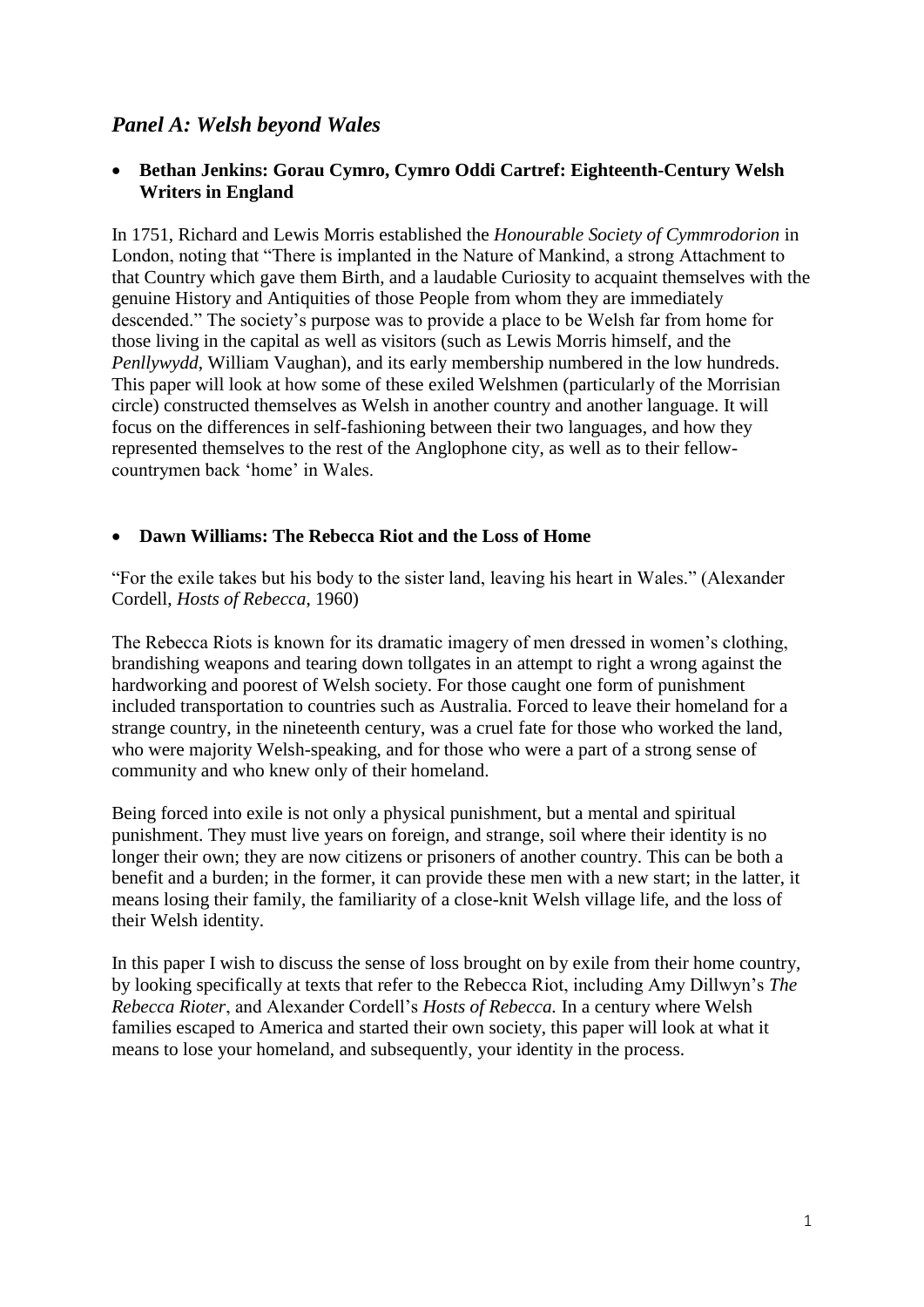#### *Panel B: Homeland*

#### **Katie Gramich: Home-making: Lynette Roberts and Elective Welsh Identity**

Lynette Roberts met her future husband, Keidrych Rhys, in a poetry reading in Soho in 1939. He asked her if she was Welsh, and she replied 'I don't know'. It is likely that her Welsh ancestry had not, to date, figured largely in her sense of her own identity. However, when she married Rhys and moved to a rented cottage in the Carmarthenshire village of Llanybri she set about making it her home and 'becoming' Welsh. Lynette Roberts, then, elected a Welsh identity. Of course, in marrying Keidrych Rhys, she had acquired a Welsh identity by proxy, but that was by no means enough for the independent-minded Roberts. She set about learning about Welsh history, literature, mythology, architecture, customs, and natural history, acquiring books by persistent letter writing to librarians and authors. Her work often foregrounds Welshness and champions Welsh difference, referring to '*my* people' and frequently adopting the first person plural voice.<sup>1</sup> However, an ambivalence remains in Roberts' Welsh identity. At times, her writing refers to the Welsh as 'they', and she judges them to be a 'jealous' and 'distrustful' people, though she attributes this to their 'continual subjugation … by conquerors'. She sees these characteristics as similar to the 'dual quality' of the Irish; they have 'two visions instead of one'.<sup>2</sup> Such a doubleness is echoed in Roberts' own vision and attitudes. This paper will examine the autobiographical writing and short stories of Lynette Roberts, teasing out the ambivalent ways in which she writes about domestic homemaking and, at the same time, about rebuilding a national homeland.

#### **Rhys Kaminski-Jones: Welsh Independence or Welsh Withdrawal?: Richard Fenton's** *Tears of Cambria*

The concept of modern "Welsh independence" is generally thought to be absent from eighteenth-century Welsh literature. However, the overlooked poem *Tears of Cambria* (1773) by the Pembrokeshire-born author Richard Fenton contains a tantalising glimpse of what this idea might have meant for contemporary Welsh people. Inspired by a minor scandal in which the London Welsh were barred from addressing the Prince of Wales on St David's Day, Fenton's poem depicts a personified Cambria calling upon her 'chosen Britons' to reject corrupted English society, urging them to take advantage of their 'right of sway' in Wales. Motivated by the same political currents that would lead to the Declaration of American Independence in 1776, the poem demonstrates how politicized Welsh identities were a notable (though often forgotten) aspect of contemporary patriotism. However, Fenton's initially strident declaration ultimately reveals itself to be call for retreat into a peripheral private sphere: his Welsh home is imagined as a feminine and childish domestic space, without the purportedly masculine political independence of Anglo-British and American culture. This poem therefore betrays the intensely gendered nature of Fenton's conception of home and homeland, and reveals both the unexpected strengths and the undeniable limits of eighteenth-century Welsh independence.

1

<sup>1</sup> Examples include 'Poem', which begins 'We must uprise O my people', *Lynette Roberts Collected Poems* ed. Patrick McGuinness (Manchester: Carcanet, 2005) p. 13, which is repeated in Part II of *Gods with Stainless Ears*, *ibid.,* p. 53; and the essay 'Simplicity of the Welsh Village' which uses 'we' for the Welsh throughout, as in 'We are worse off than our Welsh colony in Patagonia', in *Lynette Roberts: Diaries, Letters and Recollections*, ed. Patrick McGuinness (Manchester: Carcanet, 2008) p. 131.

<sup>2</sup> Lynette Roberts, 'Carmarthenshire Diary', *ibid.,* p. 78, pp. 68-9.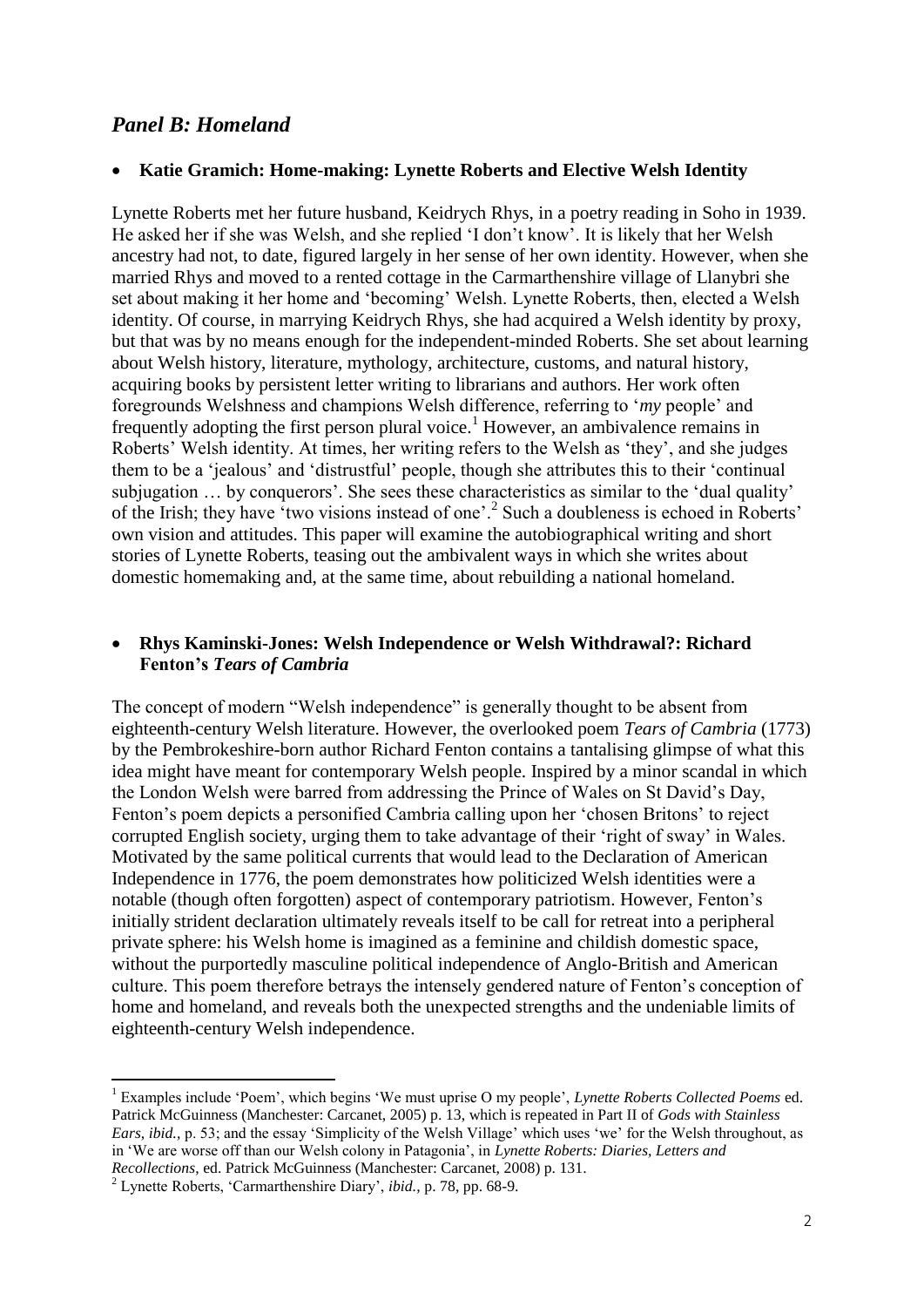# *Panel C: Escaping the Self: At Home and Away*

#### **Michelle Deininger: "I'm growing no roots": Home and Identity in 1950s Pseudonymous Fiction**

This paper will explore the complex relationship between the notion of home and the construction of identity in novels published by Kathleen Freeman and Liliane Clopet in the 1950s. Freeman, a lecturer in Classics at the University College of South Wales, often wrote under the pseudonym of her crime writing alter-ego, Mary Fitt. As Mary Fitt, she published the detective novel *Love From Elizabeth* in 1954. The novel centres on Lady Elizabeth Carn, of Tristowell Castle, and the party held at the castle for the  $21<sup>st</sup>$  birthday of her adopted daughter, Augusta. Liliane Clopet was Freeman's longstanding female 'companion', a graduate of the Welsh medical school, and a qualified GP. Writing under the pseudonym of Mary Bethune, Clopet published *Doctor Dear* the same year as *Love From Elizabeth*. Clopet's novel focuses on the experiences of Pauline Moir, a country doctor in an era when 'lady doctors' were in the minority. Both novels explore the relationship between identity, place and home but in very different ways. Pauline is conscious that, as a woman who hides her emotions well due to the nature of her profession, she is 'growing no roots'. Lady Elizabeth, in the opening pages of Fitt's novel, exclaims 'People want above all things to escape from themselves'; Elizabeth, we learn, uses her wealth as a means to enable that escape. Both novels engage with the complexities of what it means to be at home, and to belong, exploring the lives of characters who are, in many ways, misfits. This paper will examine what it means to explore notions of home and identity in fiction when the author's identity is itself masked. It will also attempt to open up debate surrounding the neglect of women writers who distance themselves, often with good reason, from the places they themselves call home.

#### **Claire Flay-Petty: "Where had their nymphs gone?": Reversal and Reclamation in S. Beryl Jones's "The Woman at the Well" (1935)**

This paper will introduce S. Beryl Jones (1900-1994) to the academy through a reading of her 1935 short story 'The Woman at the Well'. In this story, Jones' male narrator spends a short holiday on the outskirts of an unnamed Welsh coal-mining community when he discovers, and tampers with, an ancient well revered by locals for its healing properties. His kindly though superior reaction to an elderly local woman seeking succor from its precious waters brings into question the value of science vrs folklore, outsider vrs local, rationality vrs belief, and the complex question of who owns the land in an area when everyone is ultimately an incomer if you look back far enough.

Born in Pontypridd in 1900 and raised in Resolven, S. Beryl Jones witnessed first-hand the impact of the rise and fall of heavy industry that sets the backdrop to her story, in the trajectory of her father's career as a mining engineer. Her resultant socialist sympathies meant that Jones found herself in good company at Howell's School for Girls, Llandaff, and later Cardiff University, where she met Dorothy Edwards, Sona Rosa Burstein and Kathleen Freeman. She became a schoolteacher in Keighley in Yorkshire in 1927 and remained here for the rest of her life, though her status as a long-term holiday tenant of Ceseilgwm Bach in Merioneth meant that she maintained a deep connection with what she termed 'Wild Wales'.<sup>1</sup>

 1 S. Beryl Jones, *In the armpit of a mountain* (Hereford: Lapridge Publications, 1996), p. 9.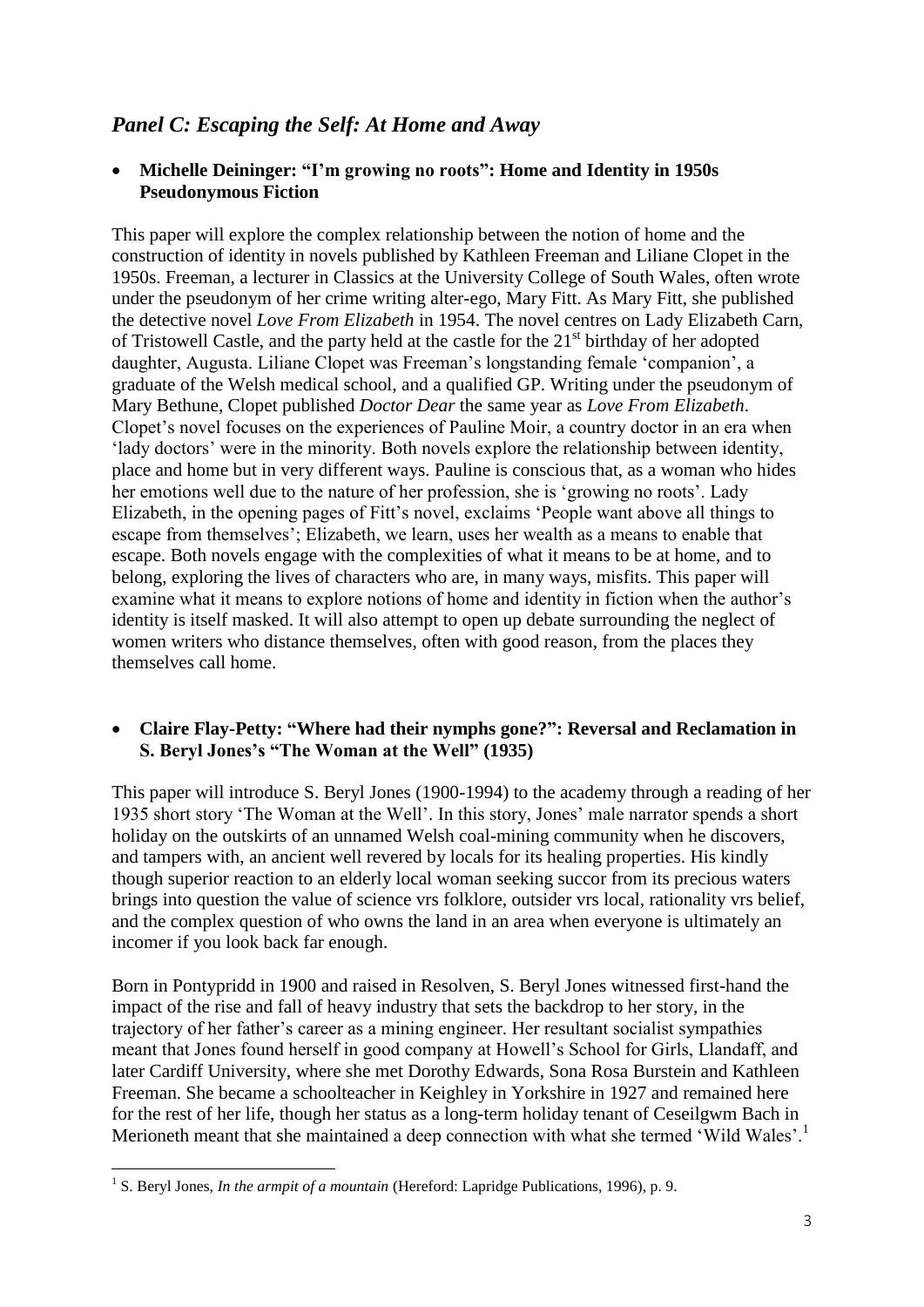A keen painter, she also had a flair for writing and a creative journal of her tenure at Ceseilgwm Bach reveals her eye for detail, and her extensive knowledge of classical myth and botany. This paper forms part of ongoing research on Jones and her peers for my forthcoming volume *Scholarship and Sisterhood: Women, Writing and Higher Education*, which I am co-writing with Dr Michelle Deininger (Cardiff University).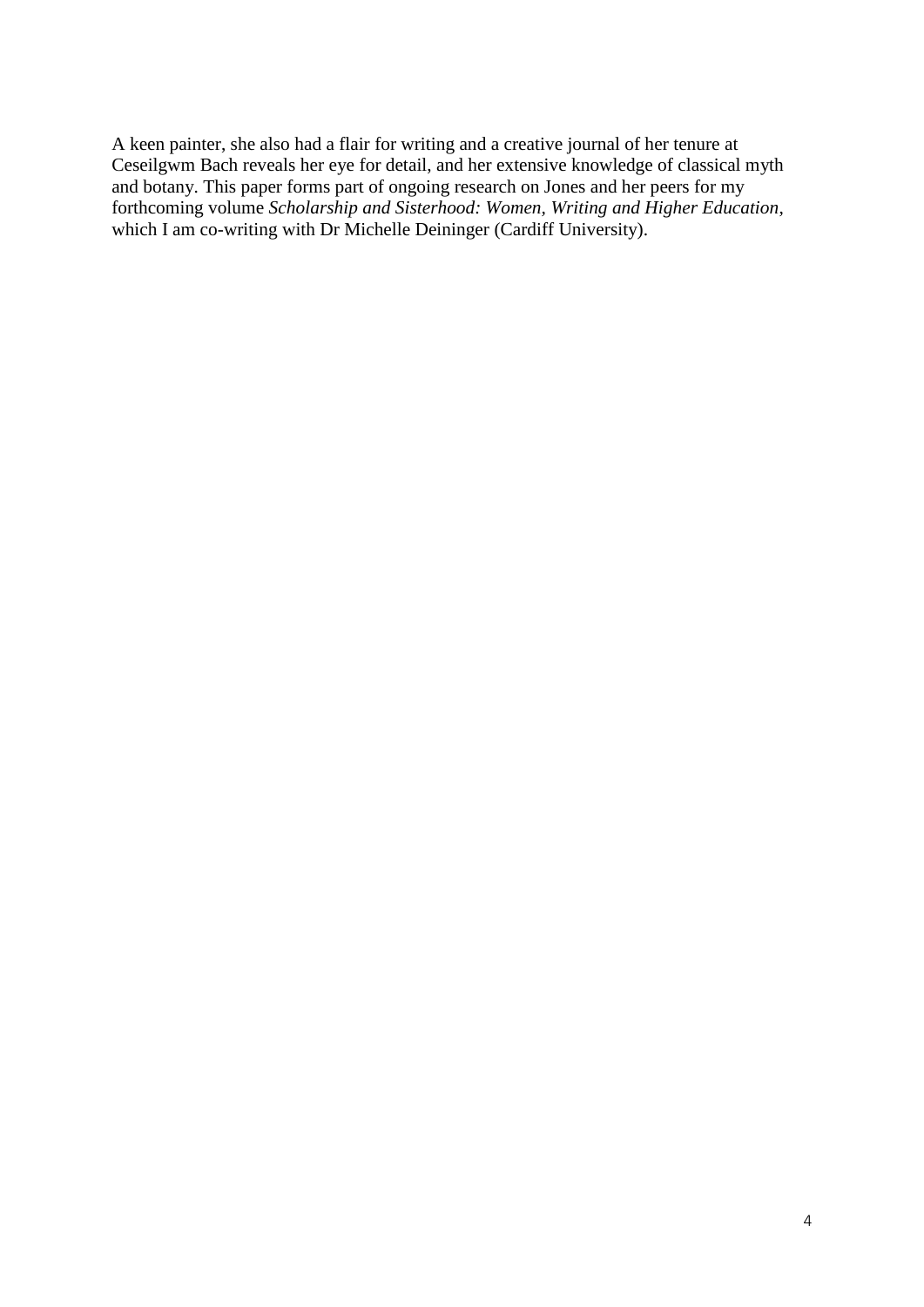# *Panel D: Domestic Spaces*

#### **Aidan Byrne: "Baron of Beef": Foreigners, Interlopers, Homes and Domesticity in Welsh Writing in English**

'…must we ask the foreigner to understand us, to speak our language, in all the senses of this term, in all its possible extensions, before being able and so as to be able to welcome him into our country?' Jacques Derrida, *On Hospitality* (2000).

In a range of Welsh novels in English of the 1930s, the home is a site of gendered struggle, between men and women, parents and children, miners and domestic workers. This paper examines domestic spaces – particularly kitchens – who inhabits them and what goes on in them in Welsh non-fiction, 'classic' Anglophone industrial 1930s novels and in a range of post-industrial texts.

Aspects of domestic activity examined include hospitality, cleaning, cooking, particularly in relation to constructions of Welshness, and gendered modes of domestic discourse. What determines whether an individual qualifies for domestic hospitality, what are its norms, and how may the unspoken rules of domesticity and hospitality be breached? Who are the foreigners, the outcasts and the foreigners, what are their roles within the domestic space, and what are the cultural and ideological frameworks for dealing with them? Are there gradations of Foreignness in Welsh domestic spaces?

Starting with the recipes provided and meals eaten in OM Edwards's *Cartrefi Cymru* and Richard Llewellyn's *How Green Was My Valley* (1939), moving through the occupation of domestic space by disgruntled unemployed miners in works by Gwyn Thomas and others, before examining fiction by authors including Niall Griffiths, Rachel Tresize and Alys Conran.

#### **Mary Chadwick: Secret and domestic histories: At Home with William Vaughan of Corsygedol (1707-1775)**

This paper explores unpublished poetry written by and to William Vaughan of Corsygedol (1707-1775), MP for Merioneth and the first *Penllywydd* or Chief President of the Honourable Society of Cymmrodorion. Bethan M. Jenkins has recently reassessed Vaughan's position as a patron of authors working in Welsh and English. I build on her work to begin to consider his own English-language output and the coteries of which he was a part.

The verses which Vaughan wrote and received while on his estates in north Wales focus on local gossip and domestic events. Topics include a reconstruction of Harlech castle as a medieval dwelling, a clergyman who shuts himself up in his study following a preferment, and the domestication of a Chinese tea pot. That they are unquestionably poems of home is emphasised by the fact that their authors barely use the word "home" at all, relying on a shared understanding of the significance of their part of north Wales.

Occasional verse such as this, sometimes burdened by questionable connotations of particularly feminine domesticity, is frequently overlooked by critics. That these poems exist in manuscript and in Wales only increases their marginalisation. They are valuable, however, for their representations of Anglophone-Welsh attitudes to gendered, class and national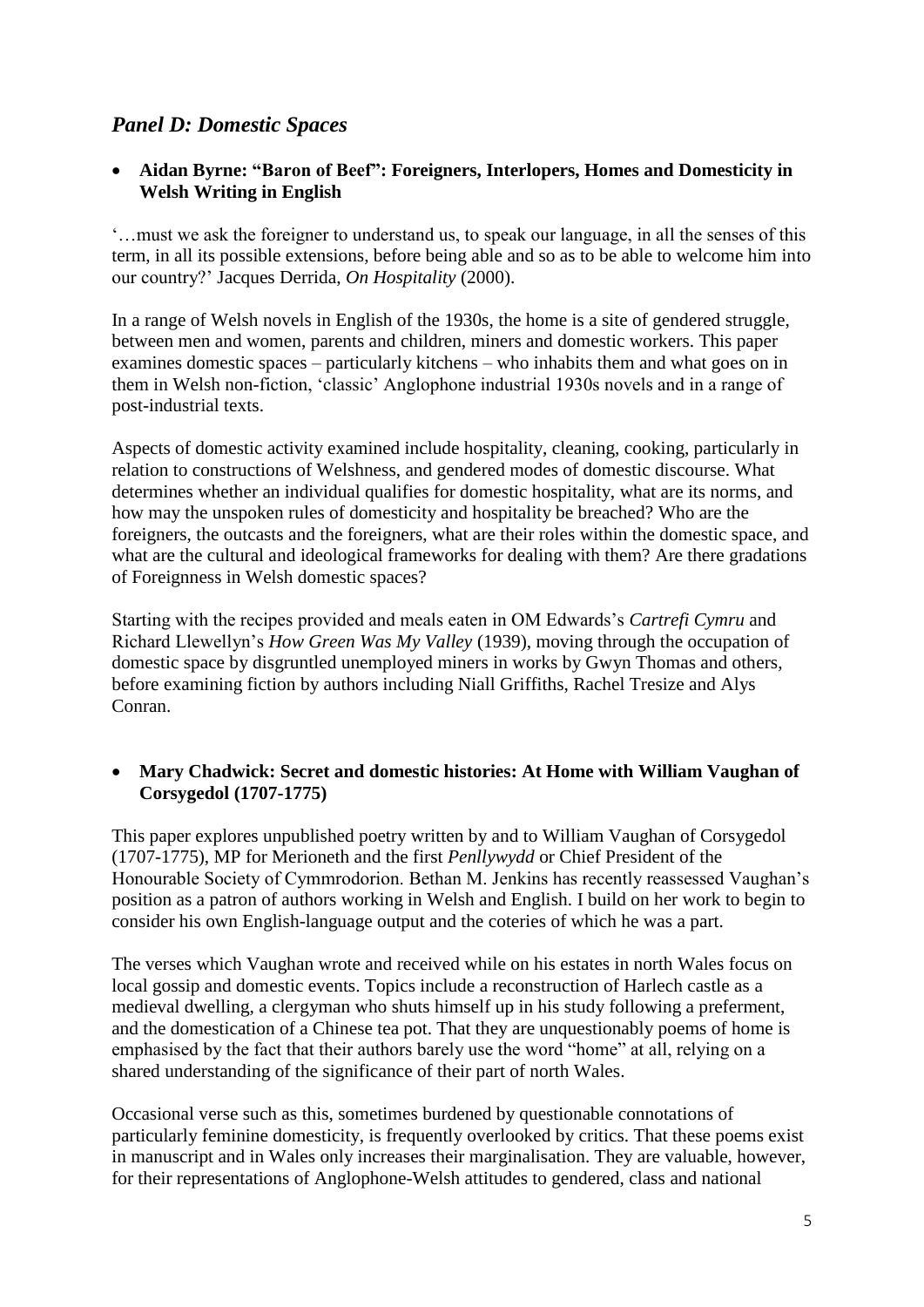identities, and their foregrounding of the influence of English and Welsh, print and manuscript sources on their authors. Further, in their own materiality as well as their depictions of domesticity and domestic objects, they offer valuable insights into the histories of home and material culture in early modern Wales.

#### **Daryl Leeworthy: Spaces of Decay? Injured Masculinity, Performative Assembly, and the Home in Gwyn Thomas and James Hanley**

This paper focuses on the presentation of miners' housing and injured masculinity in James Hanley's 'special area' reportage, *The Grey Children* (1937), and Gwyn Thomas's interwar novel, *Sorrow For Thy Sons* (c.1936). Both were written about the Rhondda towards the end of the long Depression that followed the General Strike and Miners' Lockout of 1926 when traditional notions of masculinity were significantly challenged by unemployment and the rise of alternative forms of employment to heavy industry. Adopting a historicist reading of the texts, and taking its cues from Judith Butler's recent work on a performative theory of assembly, I argue that both were indicative of changing gender relations in the interwar period in the South Wales Coalfield that have tended to be ignored by both historians and literary critics. This period marked the beginning of the process of a slow, but nevertheless detectable, privatisation of South Walian politics, with the home central to new (albeit eventual) models of masculinity. But it was also a period in which mass assembly against precarity were highly visible. This juxtaposition, I argue, underpins both works.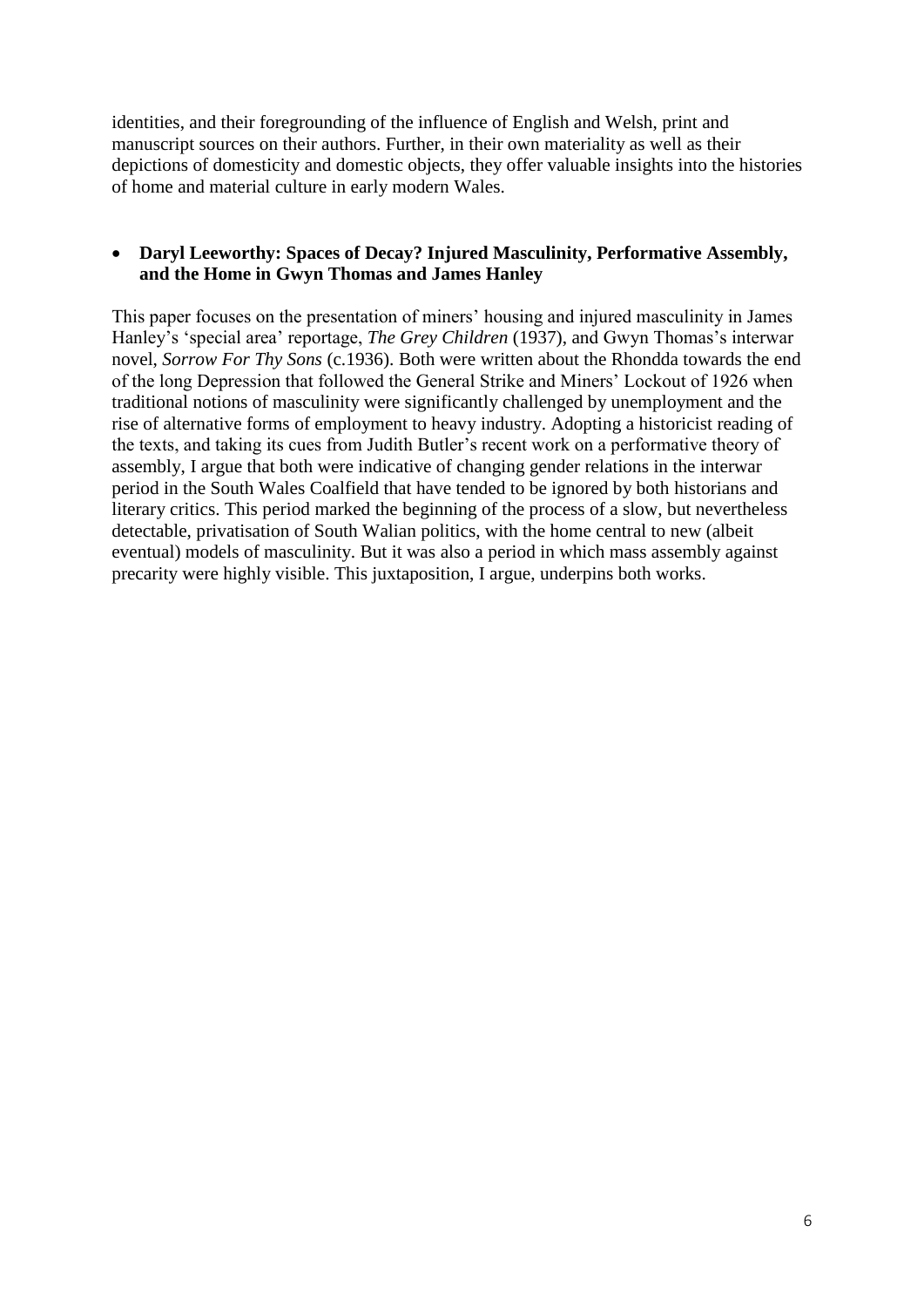## *Panel E: Unhomed?*

 **Rita Singer: "I have been a wanderer all my life": Exile and Homecoming in the Writing of Thomas Richards (1800-1877)**

According to the *Australian Dictionary of Biography*, Thomas Richards (1800-1877), a surgeon and journalist originally from Dolgellau, is regarded as a seminal contributor to the emergence of the Australian short story, following his emigration in 1832. However, Richards not only produced a considerable number of short stories set in Tasmania, but also deserves recognition as one of the first Welsh writers in English to fictionalise Merionethshire, his childhood home. Prior to his emigration, Richards had already published extensively in British literary journals, albeit anonymously or pseudonymously. Much of this writing has only recently been identified as his work. Despite having lived in England since the age of nine, his Welsh stories are written from the point of view of an informed insider or a long-time Welsh expatriate. In revisiting his favourite childhood haunts in the semiautobiographical, incomplete novella 'Timothy Tempelton' and his short story 'The Wanderer's Return', Richards transcends the geographical limitations of home. These stories best illustrate the long-lasting emotional turmoil of losing one's homeland through external circumstances. Be it the relocation to an English boarding school following the death of a parent or the impossibility of returning home as an adult due to economic pressures, the sense of loss, not just of part of one's identity, but also of familial, social and cultural ties, leaves its indelible mark on the involuntarily exiled. Focusing primarily on the autobiographical elements in 'Timothy Templeton' and 'The Wanderer Returns', this paper argues that writing helped Thomas Richards come to terms with his prolonged exile. In his stories and novels, Richards recreated his childhood Merioneth as a fictionalised home to which he could return at will thanks to the powers of his literary imagination.

#### **Andy Webb: "Cold hearth. Empty house": The Trauma of Language Loss in Niall Griffith's** *Sheepshagger* **and Angharad Price's** *O! Tyn y Gorchudd*

*Sheepshagger* (2001) and *O! Tyn y Gorchudd* (2002) offer an unlikely point of comparison. Certainly, it is hard to imagine their respective protagonists, Ianto and Rebecca Jones, opposites in so many ways, sharing the same corner of Wales at the same time. And yet, these novels are set in adjacent areas of mid-Wales: the villages, towns and uplands between Aberystwyth and Dolgellau in the case of *Sheepshagger*, and Tynybraich, Cwm Maesglasau, an agricultural community in the hinterland of Dolgellau in the case of *O!Tyn y Gorchudd*. In this paper, I contend that both novels nonetheless register the trauma of language loss and the threat of cultural extinction in Welsh communities at the turn of the twenty-first century. Though the culturally-informed, poetic voice of Rebecca Jones, *O! Tyn y Gorchudd* builds a loving portrayal of successive generations of a Welsh-language, farming community in a tranquil, relatively unspoilt part of Wales, only for the ending – in which the main protagonist is revealed as a character who had died in childhood – to undermine its historical accuracy, and raise the spectre of language loss and cultural extinction. *Sheepshagger*, on the other hand, features Ianto, a dystopian figure. He is the muted, psychopathic personification of a Wales whose culture has been denigrated, whose children have been denied their language, and forced to endure their ancestral homes being turned into holiday cottages and rave venues for English incomers. In their different ways, I want to suggest that both texts depict the trauma of language loss and the fear of cultural extinction at the turn of the new millennium.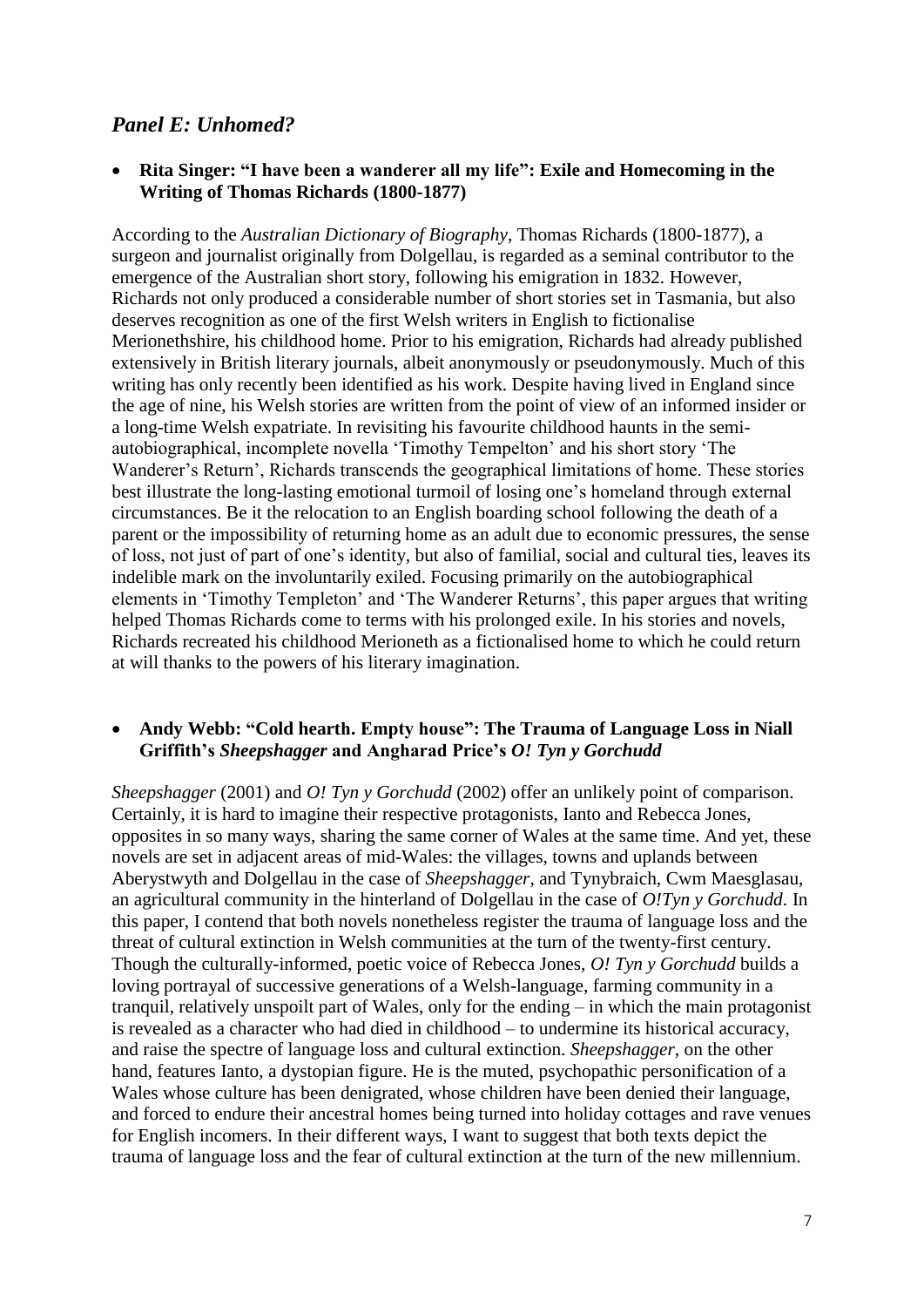# *Panel F: Homeland/Industrial Wales*

#### **Tomos Owen: Neighbourly Disputes in the 1930s**

In *Civilization and its Discontents*, first published in 1930, Sigmund Freud famously adopts a 'naïve attitude' towards the biblical injunction to love thy neighbour. Re-thinking the commandment, and listening to it as if for the first time, Freud finds himself unable to suppress 'a feeling of surprise and bewilderment'. Welsh writers of the 1930s were also confronting the figure of the neighbour to find, no less profoundly than Freud, that where there is love there may also be surprise and bewilderment.

Looking at works by Rhys Davies and Saunders Lewis published in the 1930s this paper discusses how the complex negotiation with the neighbour is a frequent problem in the literatures of urban and industrial Wales. Neighbourliness is a source of solidarity at an interpersonal level, a means of solace and comfort which engenders important forms of social cohesion. Gossiping with the neighbour becomes a way for submerged population groups to know themselves and be with each other. Rhys Davies's neighbours are sources of stress as well as support: the sympathetic neighbour in 'Nightgown' plays a crucial role in the story's conclusion. If the glamorous Mrs Mitchell in 'The Fashion Plate' provokes among her curtain-twitching neighbours Freudian surprise and bewilderment, she also draws admiration and homage. Yet Freud also notes that the neighbour is a figure to be feared and treated with suspicion, and that the neighbour 'has more claim to my hostility and even my hatred' than to love. Similarly, Saunders Lewis's *Monica*, from its opening sentences, views the neighbour as a figure of contempt or even disgust.

Rather than simply contrasting the 'good' neighbours against the 'bad', the aim of this paper is to explore how the neighbourly relations inscribed in these texts raise questions around modern Welsh writing and its attitudes toward those who live next door. Writing of industrial, urban and suburban Wales engages a set of social and cultural questions: who, or what, is the neighbour, and how, or why, should we love him or her? And entailed within these questions are considerations of the Welsh specifics of such overarching topics as multiculturalism, democracy and hospitality. The neighbour is simultaneously a person to love as we love ourselves and a bewildering alien; both an intimate friend and completely other; both someone on whom we can lean for support and one who is always slightly too close for comfort.

#### **Seth Armstrong-Twigg: 'Hills were torn'<sup>1</sup> : The Industrial Disfigurement of Home in Idris Davies's** *Gwalia Deserta*

The rapid industrialisation of Wales represents a profound rupture in the small nation's long history. Beginning in the early  $19<sup>th</sup>$  century with the infamous ironworks of the upper Taff valley, Wales made a lasting impact on the global stage through the mass export of coal to each and every corner of the earth. Unsurprisingly, this immense operation had a profound effect on the land from which the coal was extracted, and the resulting topography has influenced representations of Wales, often to the point of caricature. From a literary perspective, Welsh industrialisation marked an irreversible moment of transition, and once

**<sup>.</sup>** 1 Idris Davies, *Gwalia Deserta*, IX, l. 3, p. 30.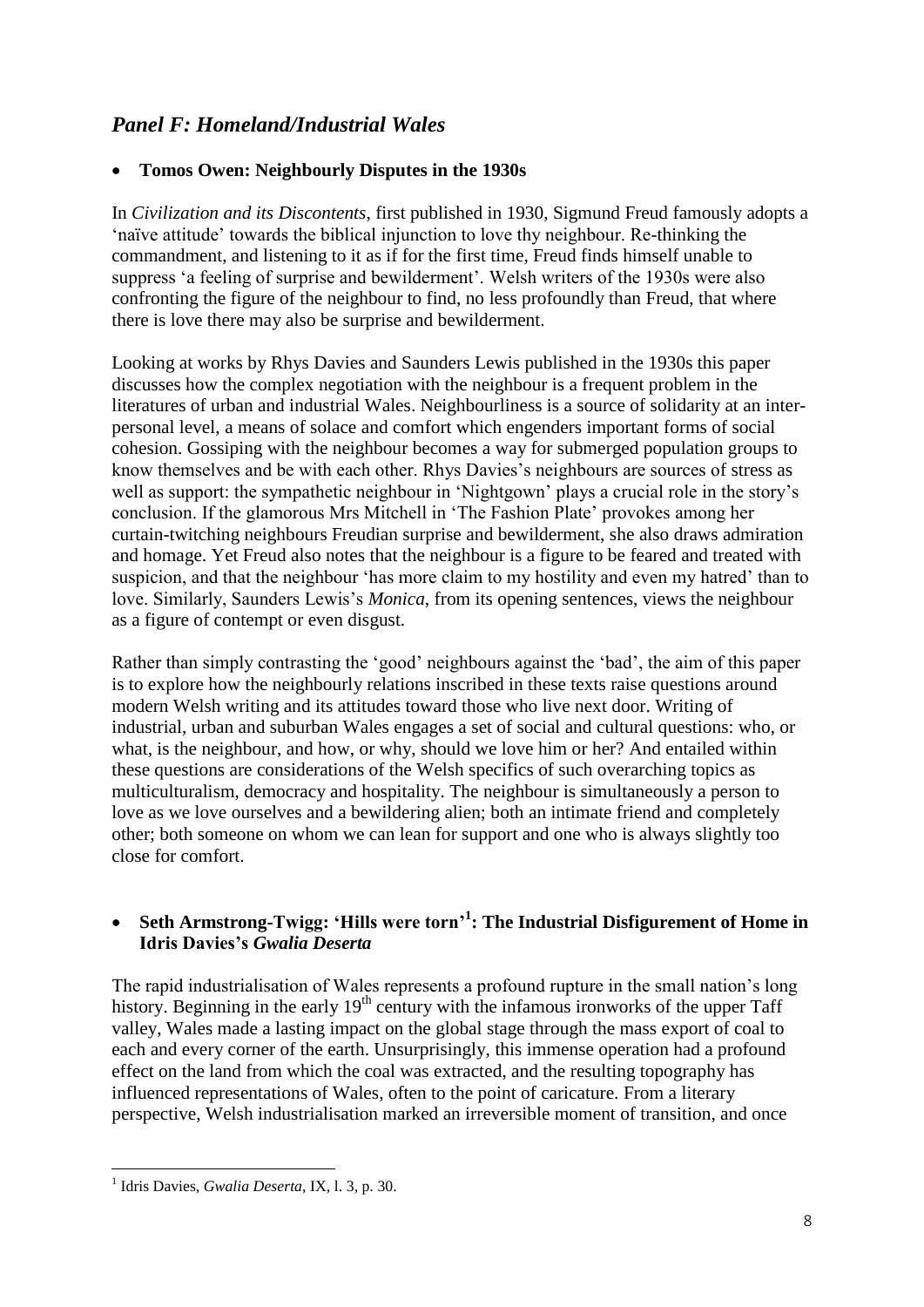again, the nation's writers were forced to mourn for that which had been lost, before confronting a new, uncanny homeland; brutally mutilated by the hand of humanity.

This paper considers, specifically, how the Rhymney poet, Idris Davies (1905–1953), constructs notions of home in his seminal poetic sequence, *Gwalia Deserta* (1938). Placing emphasis on the numerous depictions of environmental destruction within the work, I will demonstrate how Davies's renderings of home – and especially, home*land* – are complicated by the declining presence, and looming spectre, of the coal industry. I also aim to consider how Davies's own heritage adds a further dimension to his lamentation, and celebration, of Rhymney, Wales, Gwalia – *home*. Drawing on the poet's experience of being the child of parents who remembered Rhymney before industrialisation – or in the case of his mother, who hailed from rural Cardiganshire – I will explore how these inherited, pastoral memories influence the poet's construction of his industrialised homeland.

#### **Catriona Coutts: Constructing a Welsh Homeland for all: The Vision of Wales in the Work of Harri Webb**

To many people, their nation is their home or at least an extension of it; as is suggested by the term 'homeland'. A person's home and their nation both form an important part of their identity and both arouse strong emotions in people. Both are concepts that people will fight and even die to defend. However, in order for them to be prepared to do that, they must identify strongly with the nation and with their fellow nationals. Even in times of peace, if a nation is to be a cohesive group, it must encourage a sense of belonging, unity and possessing things in common.

It follows then, that differences within the nation can (though do not of necessity) create tensions. People may come to feel that they themselves or other people cannot belong to the nation because they differ in certain ways from other members of the nation. Wales is a nation perhaps more wracked by difference than many: the differences between North and South, rural and industrial/urban, and Welsh-speakers and non-Welsh speakers, to name but a few. Anyone hoping to unite Wales as a nation must find a way to reconcile these differences. In this paper I want to discuss how the writer and activist Harri Webb attempted to do this. I will focus primarily on his political journalism but will also look briefly at his poetry, demonstrating how he constructs a vision of Wales as a home for all of its people, a homeland they can all identify with and invest in.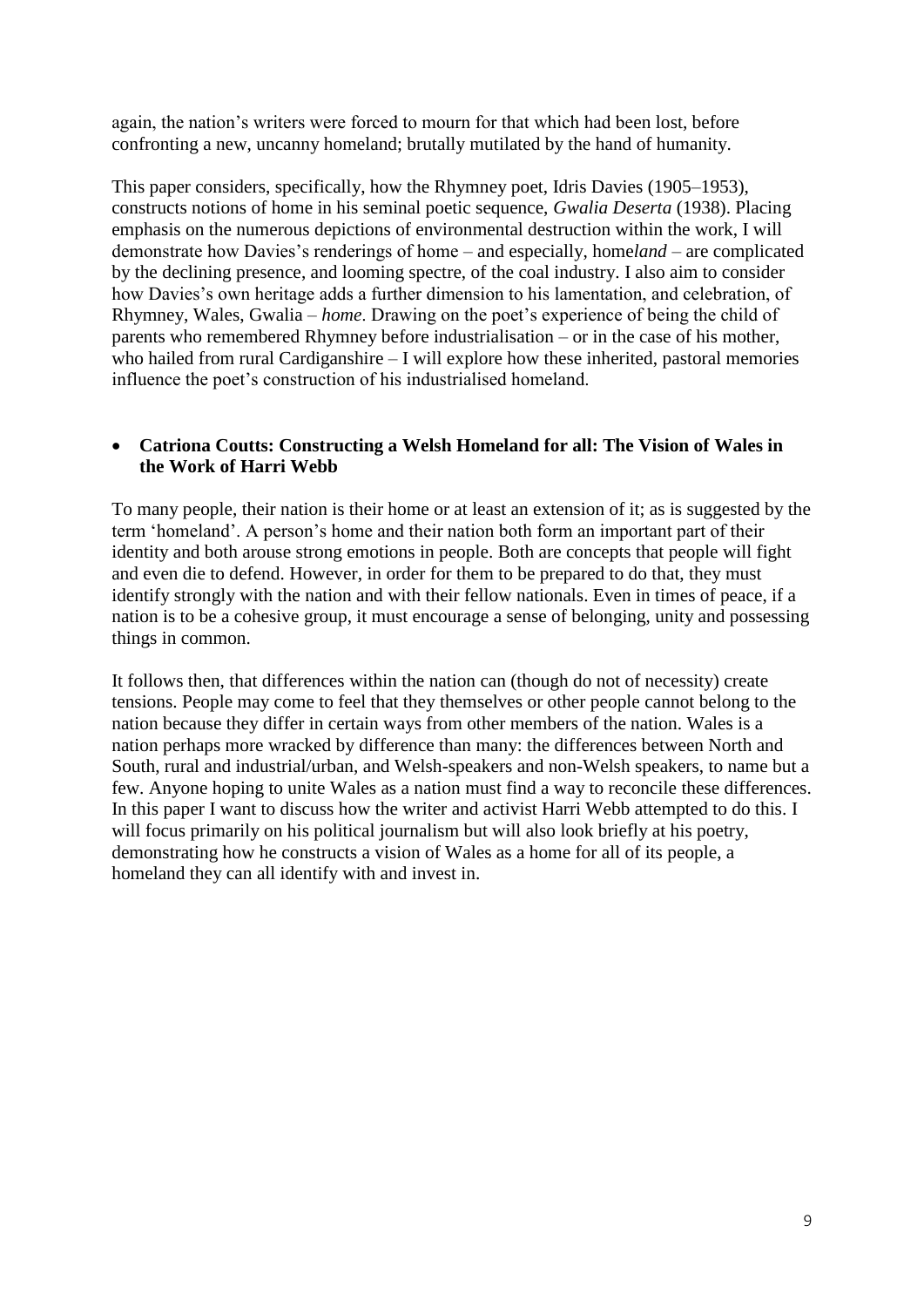### *Saturday Keynote*

#### **Professor Jane Aaron, Emeritus Professor, University of South Wales: "Societie has snapped its mystic chord": Home, family and society in nineteenth-century Welsh writing in English**

During the late seventeenth and early eighteenth centuries major changes occurred in the domestic and social arrangements of the British elite and their dependants, as the bourgeoisie gradually increased its political and cultural ascendance over the old gentry. Within the large landowners' mansions, the great open halls of the earlier era were supplanted by drawingrooms and dining-rooms, as the extended family, which had included not only blood relatives but also a retinue of domestics and tenants of the estate, gradually shrunk to its nuclear core, strictly dividing itself from its 'downstairs' servants. These changes took place more slowly in Wales, however, where there was no large aspiring early-capitalist bourgeois class, and where the old indigenous gentry had had a particularly esteemed role as preservers of Welshlanguage culture. The Welsh-language terms for 'home' and 'family', '*cartref*' and '*teulu*', encode the older more extensive concepts, '*cartref*', from '*câr + tref*', initially signifying a settlement of loved ones, and '*teulu*', from ' $t\hat{v}$  + *llu*', a numerous household. Both terms convey an idea of 'family' as a community or society settled in one home location and united by bonds of interdependency as well as blood. Changes to this old-established order, seen as imposed from without by an alien culture, were deplored by both the Welsh- and Englishlanguage writers of Wales in the late eighteenth and early nineteenth centuries.

This paper focuses primarily on English-language fiction, beginning with appreciative depictions of the Welsh squirearchy's extended families in the writings of Anna Maria Bennett, Ann of Swansea and Thomas Richards. By the mid-century, however, Goronva Camlan (the pseudonym of an Anglican clergyman, Rowland Williams) in an 1846 poem entitled 'Modern Assassination', from which the quotation in this talk's title is taken, was deploring a Wales 'shorn / Of all we claimed peculiar'. The old 'societie' with its 'ancient kindliness, and homelie mirth' had been killed off, he claimed, leaving but an 'unhomely' array of estranged self-seekers. Others, however, argued that in fact since the mid-eighteenth century, Welsh culture had responded to the gradual erosion of the old order by establishing, or revivifying, 'peculiar' institutions, such as the Eisteddfod or the 'Society', or *seiat*, of the Calvinistic Methodists, which in effect retained in the communities they created the old pattern of extended family loyalties, rooted in place, egalitarian in ethos, and supportive of Welsh-language culture. Fictional representations of these new 'homes' and 'families' are discussed in the second half of this paper, which makes reference to the work of T. J. Llewellyn Prichard, Eleazar Roberts, Mabel Holland Grave, Sara Maria Saunders and Harry Lindsay, among others.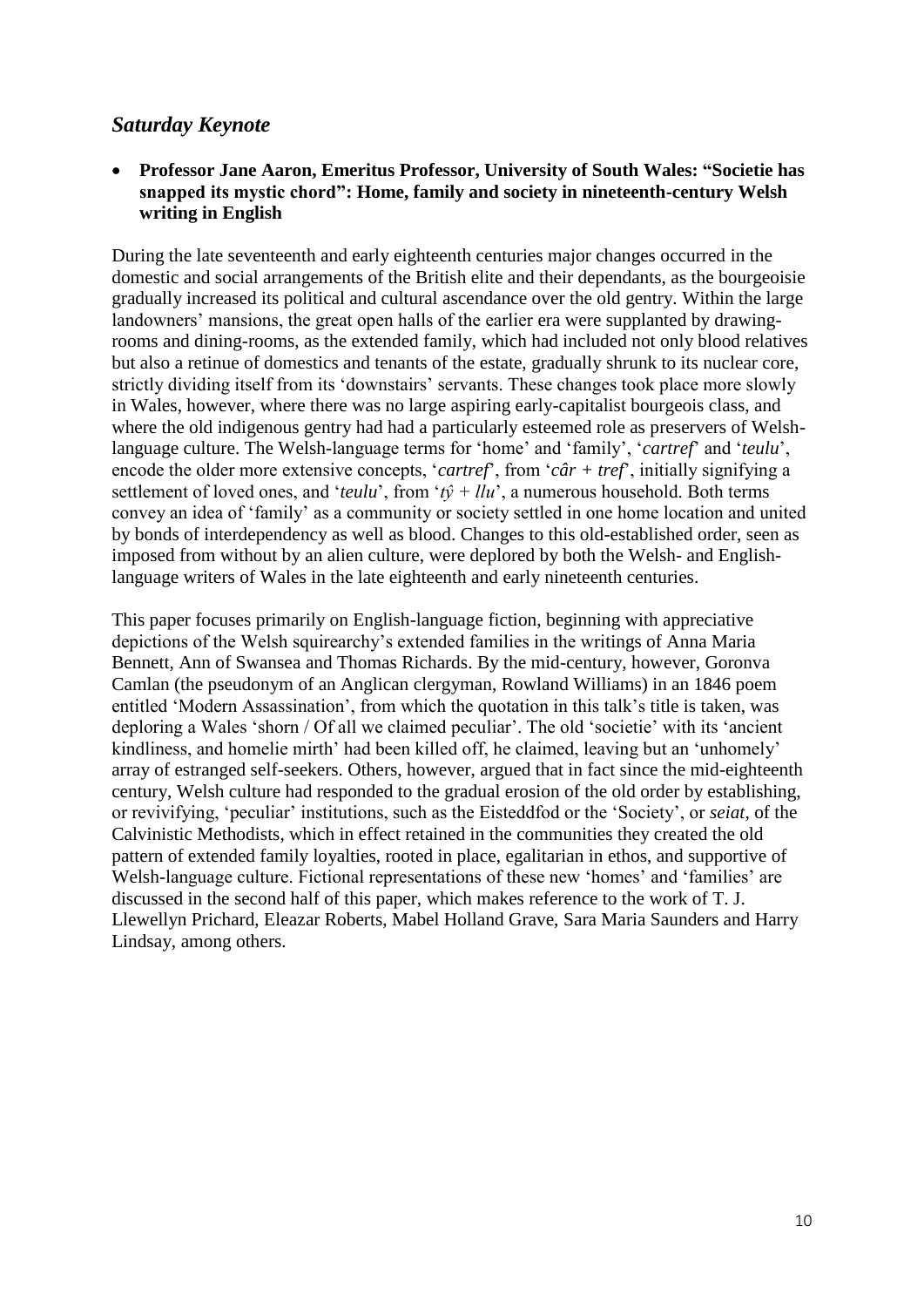# *Panel G: The Home Tour: A Panel Exploring the Notion Of Home Through Travel*

This panel explores the layered, contingent and sometimes fractured nature of 'home' through three case studies. It begins with a discussion of Eleanor Butler and Sarah Ponsonby – the Ladies of Llangollen – as Irish emigrants who quickly became both vitally linked with their adopted Welsh home and forever on its margins, not least via their Gothic cottage overlooking the town. The second paper develops this conflicted sense of home via the subject of gypsies in north Wales. Tracing fieldwork carried out by 'gypsiologists' in the early C20th, this paper explores notions of home as shifting, absent, unreliable or unreachable – as something from which to escape as well as to fantasise about. The panel concludes with a different perspective on the theme of escape in an 1802 notebook by Edward Williams, (Iolo Morganwg), which relates his walk home – from London to Glamorgan – in a typically idiosyncratic account. A text made, perhaps, at a moment of crisis, Iolo's journey through southern England and along the Welsh border brings the form of the tour, and the meanings of home, into sharp relief.

#### **Dr Elizabeth Edwards: 'The Home Circuit: the Ladies of Llangollen, settlement and exile'**

*Proceeded to our walk through the sweetest meadow, shady, a small narrow rivulet gurgling on one side. The meadows in more splendid Beauty than I ever remember them. Pengwern Wood hanging over them dark and gloomy. The Boughs rustling with the wind. Rooks cawing, Kites screaming … Moel Morfydd with its rich purple heather and golden yellow gorse. The Village smoke. Church steeple. Dinas Bran. The rocks, cottages, gardens, pastures interspersed, clumps of wood, single trees, quarries; with sheep, goats, cattle scattered about. When we had walked many times round these enchanting fields returned slowly to our cottage.*

Diary of Eleanor Butler, 13 May 1788

When Eleanor Butler and Sarah Ponsonby landed in Milford Haven, from Waterford, in 1778 they were in search of a new life together. After travelling up through Wales, they settled on Pen-y-Maes cottage, which they later renamed Plas Newydd, in Llangollen – never to return to Ireland.

This paper uses the theme of home to explore the social, political and literary lives Butler and Ponsonby created for themselves over some fifty years in north-east Wales. Reading, walking, gardening, farming and not least writing shaped their time and located them in place; their letters and diaries show their deep links to the landscapes and communities in and around Llangollen – shopkeepers, poets, tradespeople, gentry families. But they also show how Butler and Ponsonby stood out, becoming not just part of the local landscape but an exceptional point within it. Their cottage, just off the main route to Ireland, became a place where they met curious strangers and passing friends and family: they got news from Ireland via the Dublin-London route, by letter or in person, including updates on the Irish rebellion that disturbed life at Plas Newydd in 1798. In these constantly changing contexts, what might home have meant for two Irish women in Wales, whose domestic arrangements were (and still are) the subject of so much public interest?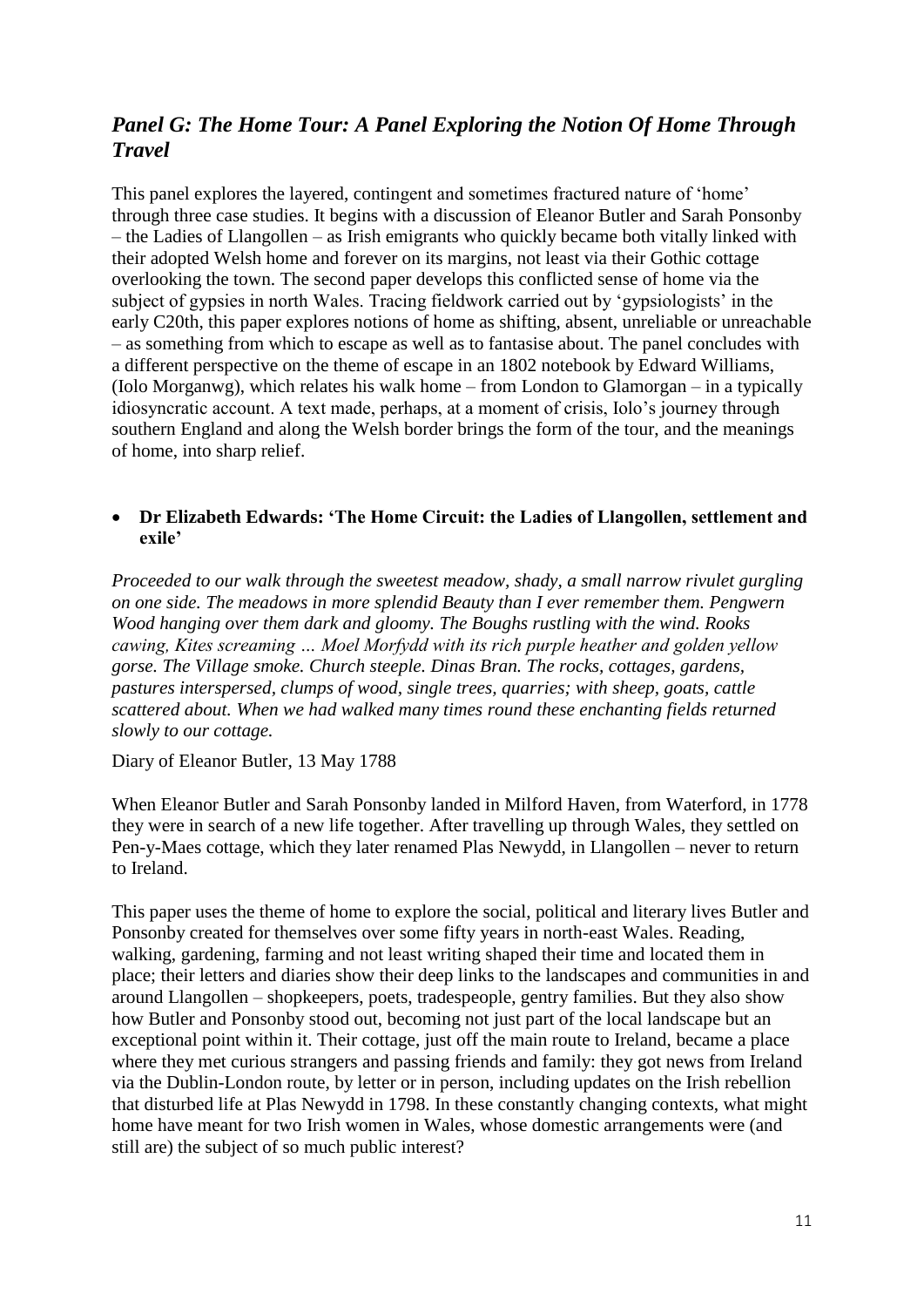#### **Dr Sarah Baylis: The scholars and the gypsies: looking for home**

*The Welsh Gypsies – Children of Abram Wood*, by Eldra and A.O.H. Jarman (1979) established the Wood family of North Wales as national celebrities. The principal source was the scholarly writings of Dr John Sampson (1862-1931). His *Dialect of the Gypsies of Wales – being the older form of British Romani preserved in the speech of the clan of Abram Wood* (1926) is still an authoritative text.

Sampson shared a deep fascination with the Romani language and culture with fellow members of The Gypsy Lore Society - linguists, historians, anthropologists, and photographers - based in Liverpool from 1907-73. Their chief aim was to find and record what they saw as the dying days of Europe's gypsies. In the years before WW1, the 'gypsiologists' spent their weekends and vacations travelling in bow-top caravans on a circuit of North Wales. This was not mere recreation – they were driven by their academic and intellectual interests, and pursuing their own personal, romantic agendas. Above all they were keen to meet 'real' gypsies.

When Sampson met Edward Wood in Bala he was enchanted to hear him speak the 'pure' Welsh Romani language. In 1909, Sampson rented a cottage in Betws Gwerfil Goch which served for many years as a second family home as well as an informal HQ for the Gypsy Lore Society. Here they met and befriended other members of the Wood family who were settled in the Corwen area – an established part of the community. Visitors included academics, politicians, poets and artists – including Augustus John – and locals were often disturbed by nights of drinking, singing, fighting and 'dissipation'.

For the gypsiologists, the tensions between conventional university and middle-class family life and their 'gypsying' activities created different predicaments. What if home is the place you are trying to escape and also the place you cannot find?

#### **Dr Mary-Ann Constantine: Iolo Morganwg Walks Home: A Journey from London to Glamorgan in 1802**

A small and rather battered pocket-book held in the National Library of Wales contains an account of a pedestrian journey made by the Welsh radical poet Edward Williams (Iolo Morganwg) in the summer of 1802. The text, mostly scrawled in pencil, is a mixture of notes and observations made as he went along, and traces his route from the metropolis via Oxford and Stratford to Birmingham, Shrewsbury, and down through the Welsh border counties to his native Glamorgan. Various places and encounters along the way (the Rollright stones, Shakespeare's Stratford, a vile Birmingham inn, Shrewsbury's new gaol) provoke an eclectic range of comments and reflections. Some of these, including notes on soil types and planting techniques, were ultimately intended for inclusion in a government-sponsored Agricultural Survey; others, wildly subversive in content, would have been enough to get him arrested. Many of his comments, though, can be read as forms of locating the self in relation to place: a Welshman in England; a Glamorganshire man in Radnorshire. The notion of 'home' expands and contracts in relation to distance, and in relation to people as well as places.

This paper examines Iolo's travel journal in the light of the 'Home Tour', a highly popular Romantic-era genre which often combined the description of landscape (and the experience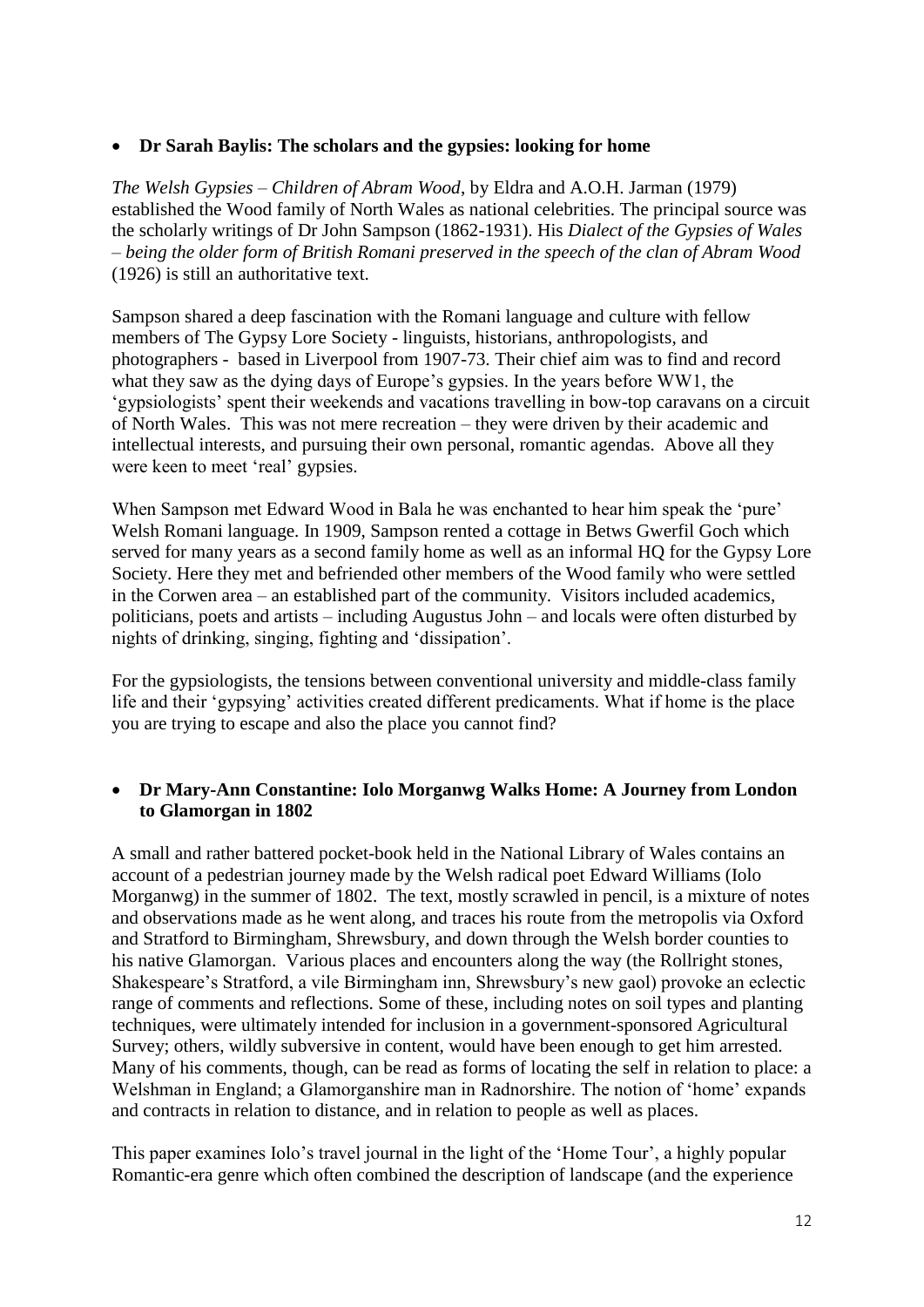of the traveller in that landscape) with heterogeneous comments on customs, manners, buildings and language – a genre which simultaneously homogenised and differentiated the Britain it described. Tours of Wales, many written by English tourists, appeared in scores from the 1780s onwards, and Iolo was familiar with several of these. Their characteristic tropes and strategies provide an interesting counterpoint to his typically idiosyncratic account.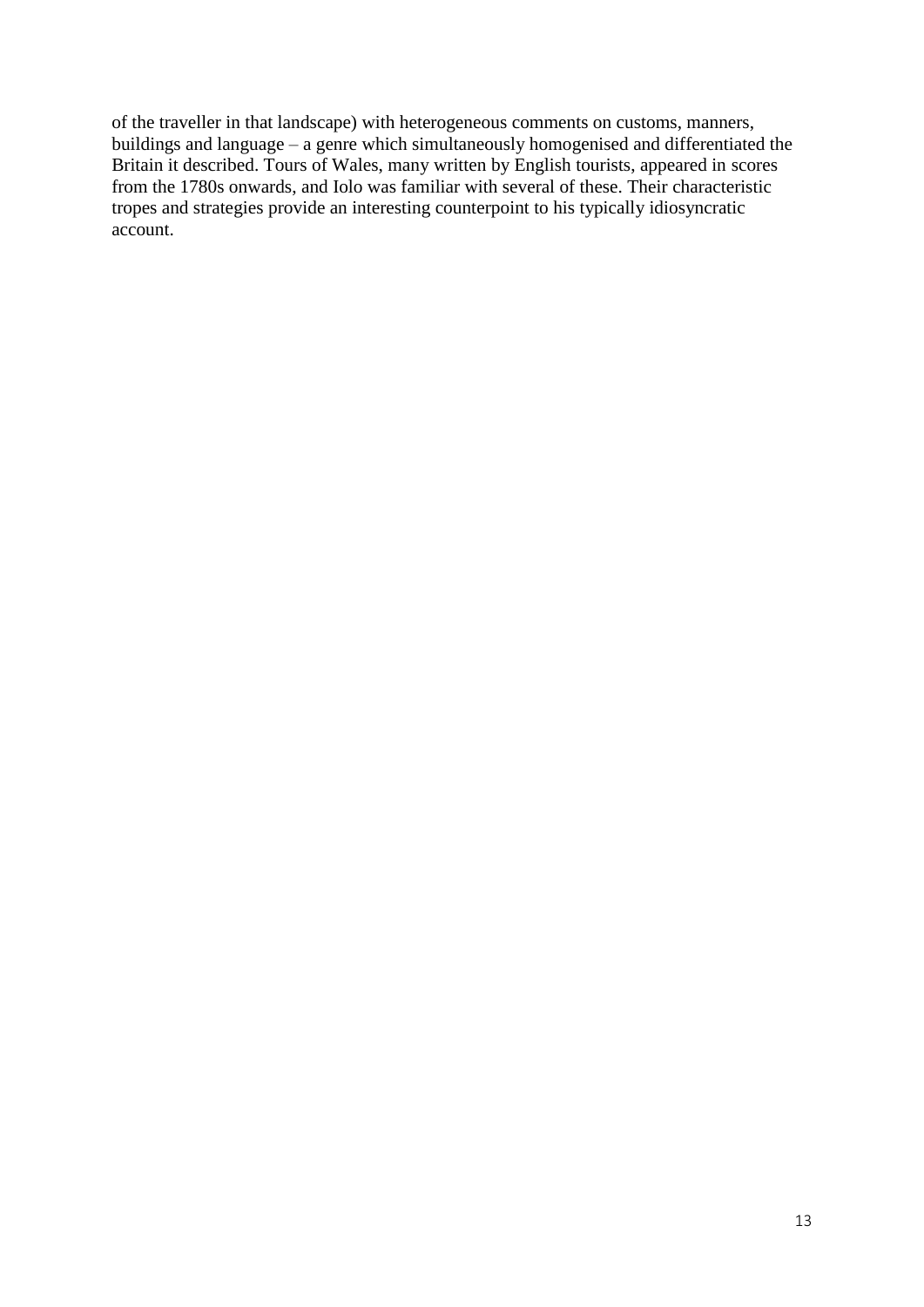# *Panel H: Homecoming: Nigel Heseltine's "Welsh place"*

- **Dr Rhian Davies: At home with the Heseltines**
- **Dr Daniel Hughes: Cariad County: "where lack of love and understanding is most bitter"**
- **Professor M. Wynn Thomas: Heseltine Revisited**

Nigel Heseltine's contributions to Welsh writing have largely been overlooked in critical studies, though recent work by Rhian Davies, M. Wynn Thomas and Rob Gossedge has begun the process of returning it to wider attention. Heseltine published surrealist poetry (*Violent Rain,* 1938; *The Four-Walled Dream*, 1941), short stories (*Tales of the Squirearchy,* 1946), a novel (*Mysterious Pregnancy*, 1953), travel writing and lectures, as well as working on an unpublished short story collection (*Tales of the Landless Gentry*). Born in 1916 and son of the composer Peter Warlock, Heseltine was raised by his formidable grandmother, Edith "Covie" Buckley-Jones. Adopted by her into the anglicised Welsh gentry, Heseltine was brought up amidst the splendour of Cefn Bryntalch Hall (less than ten miles from our conference venue) and the surrounding Montgomeryshire countryside, as the last scion of the family estate.

Heseltine's early literary career is intertwined with the high point of modernist activity in Wales (he edited Keidrych Rhys's *Wales* in Rhys's absence, the two men having met in 1937) and his published writings are not only a testament to the powerful influence of Caradoc Evans over writers of this era, but also a testament to the strength of linguistic experiment and language-play across prose and poetry in anglophone Welsh modernism. M. Wynn Thomas argues that the "hidden, historically-momentous revolution that has befallen the Welsh countryside […] has been wholly overshadowed by the colourful epic sociopolitical drama of South Wales industrial history" and, furthermore, the unpublished and outof-print status of Heseltine's work perpetuates "the marginalization, the effective silencing, by contemporary Welsh social, political and literary history of the important story of Heseltine's Welsh place".

This panel will explore the biographical and literary dimensions of Heseltine's "Welsh place" and renew discussion about his life and work. Rhian Davies will discuss Heseltine's upbringing and home-life at Cefn Bryntalch, drawing on images from private pictorial collections to examine the "scarred background" of his Montgomeryshire home. M. Wynn Thomas will revisit Heseltine's gentry contexts, illustrating that Heseltine can be understood as a border-country writer who used pantomimic comedy to explore the disappearing world of the border gentry. Finally, Daniel Hughes will suggest that Heseltine's "Cariad County" is a land infused with anger and violence which stretches back to Wales's medieval subjugation: its terminal decline both grotesquely dark and surreally farcical, the medieval past used to shape its modernist present. Heseltine's Wales – the surrealist squirearchy of Cariad County born of his Montgomeryshire gentry context – is overdue its homecoming, and this panel will break the silence surrounding Heseltine's "Welsh place".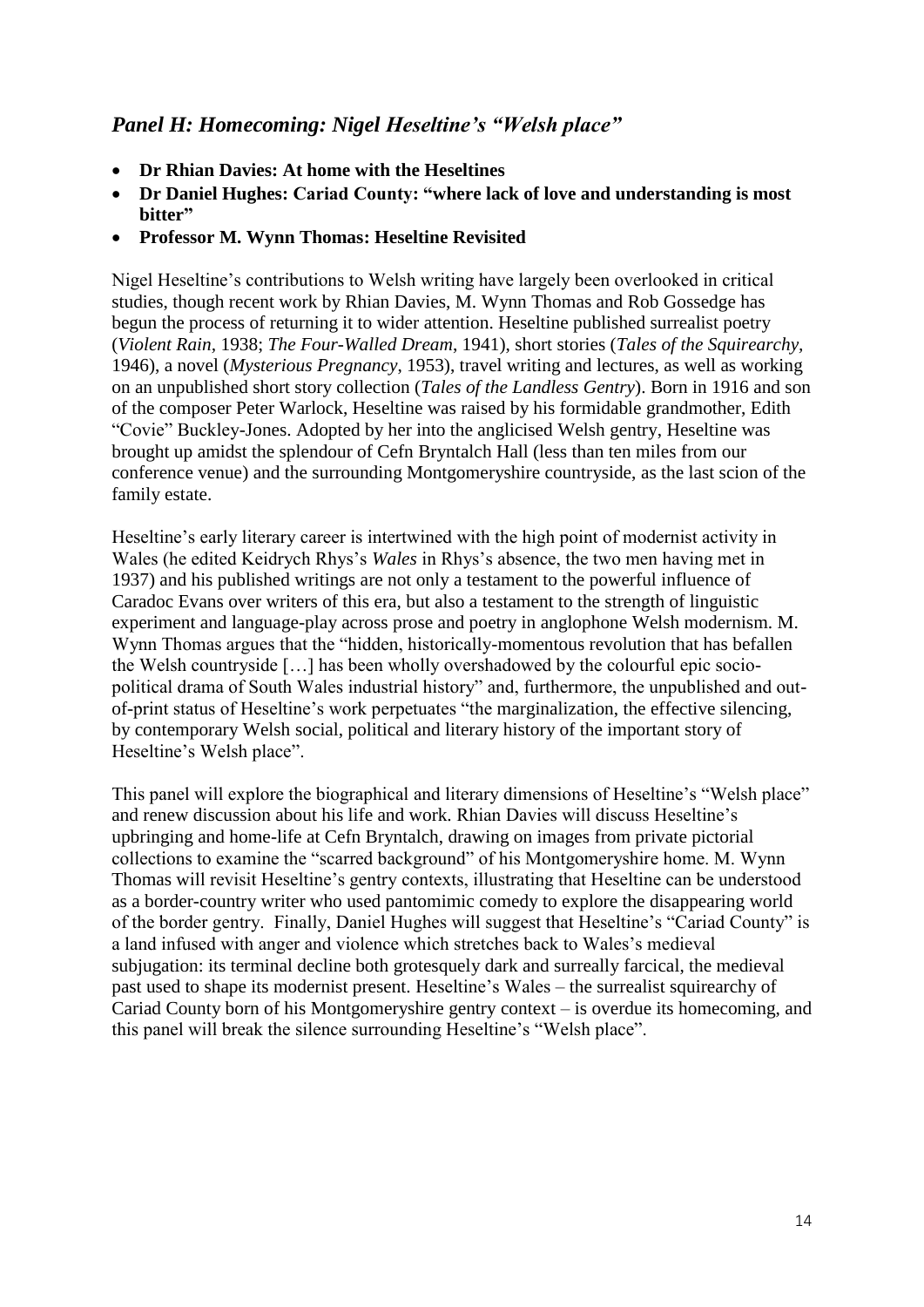# *Panel I: Creative Practice #1*

#### **Ruth Raymer: Voices of Hiraeth**

I am a writer. I write to increase my understanding of the world and then to communicate my findings to others. The extracts of writing I propose to present to the conference form part of the creative practice undertaken for a PhD in Creative Writing.

*Hiraeth* is a word which has no analogue in the English language, but it is now appearing in many places in the English-speaking world. From author Robert MacFarlane's Twitter feed, to the Paris Review, and the Cambridge University 'Hiraeth Project', it is being incorporated in the representation of those who are homesick, homeless or are seeking a home.<sup>1</sup>

My own search for the meaning of 'Home' and the feelings of *hiraeth* on being exiled in England for over twenty years, have been stimuli in the writing of a series of short stories expressing some of the many voices of *hiraeth*.

I have been investigating the concept of Home by exploring questions of kinship, culture and geography by travelling and recording stories in East Anglia – the place of my birth, and Wales which remains my spiritual Home. Human beings often spend their lives searching for Home, some never feel they have found it.

Through the lens of psychogeography – the study of the interaction of people and place and encompassing aspects of memoir, travel writing and fiction – the voices of hiraeth come forward to tell their stories. It is then my responsibility to retell them and to share them with all who would hear them, for it is in the art of storytelling that humanity passes on its values, experiences and indeed lessons to one another.

## **Brian Roper: Is "hiraeth" Really Untranslatable – and Does It Matter?**

Banzo, morriña, dor, тоска, ትዝታ, wehmut , kaiho, saudade, hiraezh, hireth: Is "hiraeth" really untranslatable – and does it matter?

As a monoglot English person and Cymryphile I have come only slowly to appreciate the continuing relevance of myths even within modern Wales.

In no particular order, they include:

- $\triangleright$  That the Welsh are Celts in origin or, more precisely, that Celts ever existed;
- $\triangleright$  That Wales was ever a "Nation";
- > That contemporary Wales is a "Nation", albeit one without a "State";
- $\triangleright$  That a sense of identity expressed linguistically is sufficient to build a modern nation even if shared only by a (diminishing?) minority of the population and having an insignificant linguistic diaspora;
- $\triangleright$  That a deep sense of oppression expressed only by a tiny minority and lacking ideological coherence will achieve electoral success;

**<sup>.</sup>** <sup>1</sup> Pamela Pettro, *Dreaming in Welsh*, The Paris Review website. Sept 18 2012. <https://www.theparisreview.org/blog/2012/09/18/dreaming-in-welsh/> [Accessed 25 02 2018]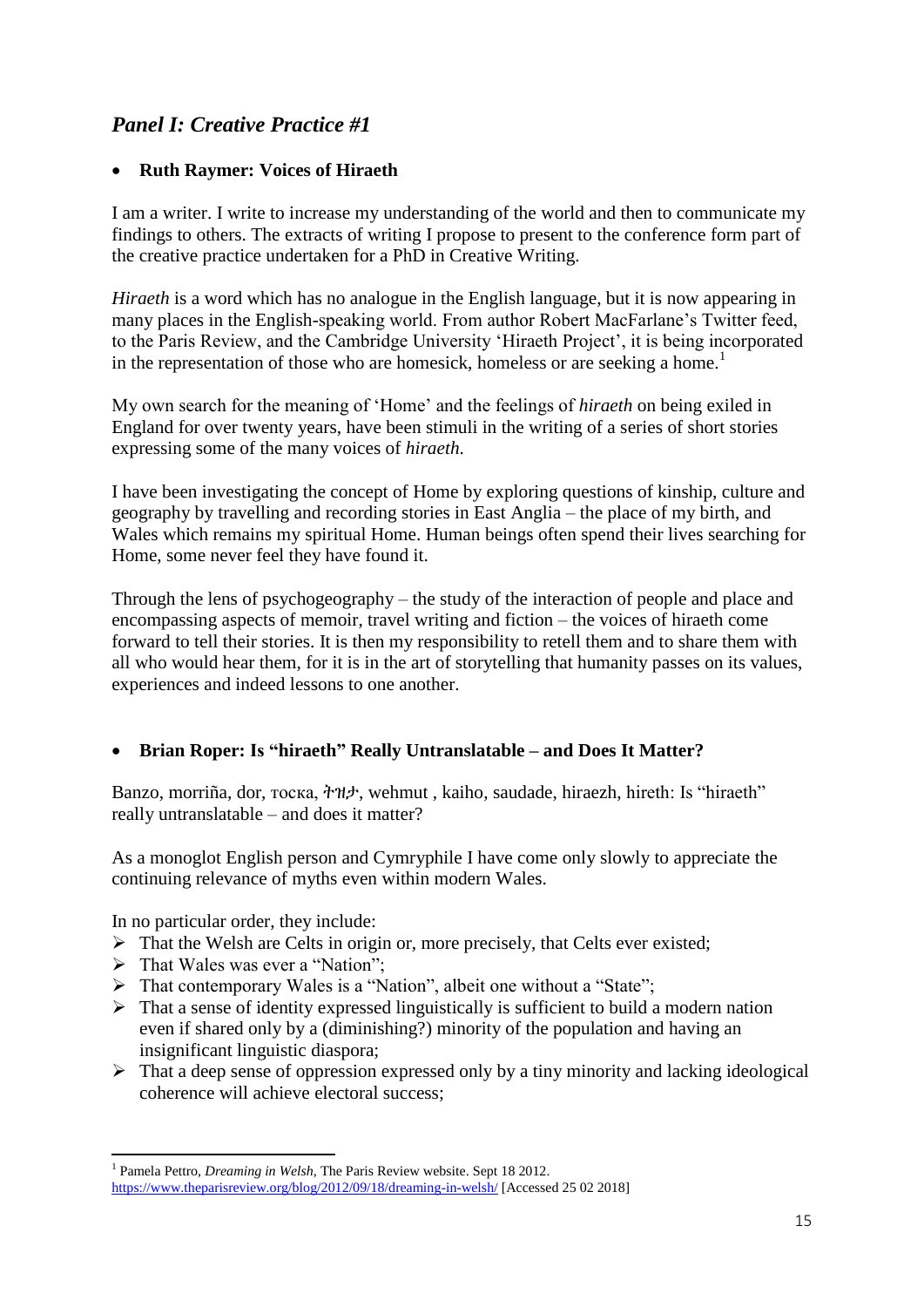- $\triangleright$  That an Independence campaign conducted over 700 years without obvious signs of struggle in the last 500 is likely to be effective in the next 50;
- $\triangleright$  Finally, and for this paper centrally, that there are words in Welsh that are "untranslatable".

A Governmental body states that, "As with most languages Wales has those essentially untranslatable words (which it then proceeds to translate) such as *hwyl* (sense of fun and reverie), *cynefin* (home place), *aelwyd* (hearth or family base) and, of course *hiraeth* (a deep, cultural longing)", perhaps the most familiar to non-Welsh speakers and the most experienced cultural signifier. Note that three of the four untranslateables are "homely" epithets.

These are important issues, seen as vital by some, but a preoccupation with them risks ignoring the resolution of pragmatic policy issues which must be solved if Wales is to achieve independence and prosper thereafter.

This paper proposes a strategy for the achievement of this objective based upon the author's own creative practice.

#### **Colin Thomas: 'Coming Home – But Staying Away'**

Although I lived in Wales until I was 18, I had only a minimal awareness of Welsh literature until I was in my 30s. Then reading Ned Thomas's *The Welsh Extremist* made me aware of the somewhat patronising attitude to Wales that I had acquired first as a student and then as a BBC employee in England.

As I resigned from the BBC in 1978, I had to try and find television work wherever it was available and the creation of S4C forced me to turn my attention back to Wales. I read writers like Glyn Jones, Gwyn Jones and George Ewart Evans for the first time in my life and persuaded S4C and BBC Wales to commission a bi-lingual series called *Tales from Wales.* 

The failure of my attempts to learn Welsh compelled me to keep my focus on Welsh literature in English and, through getting commissions to make programmes on Welsh history, I have come to realize how crucial Welsh literature was to an understanding of that history – the *Mabinogion* (in translation) as the basis for the Arthurian myths in the television series *Excalibur*, the poetry of Hedd Wynn (in translation) in analysing Welsh attitudes to the First World War in *The Last Dawn* and *The Corn is Green*, and *How Green Was My Valley* in looking at perceptions of Wales in America in *The Dragon and the Eagle/Y Ddraig a'r Eryr.*

And yet I remain on the wrong side of the Bristol Channel. Does that lead to a certain ironic detachment from my native land – or, like many Welsh 'exiles', to my viewing it through a romanticised haze? I hope that, by continuing to read today's Welsh writers in English, I can avoid both.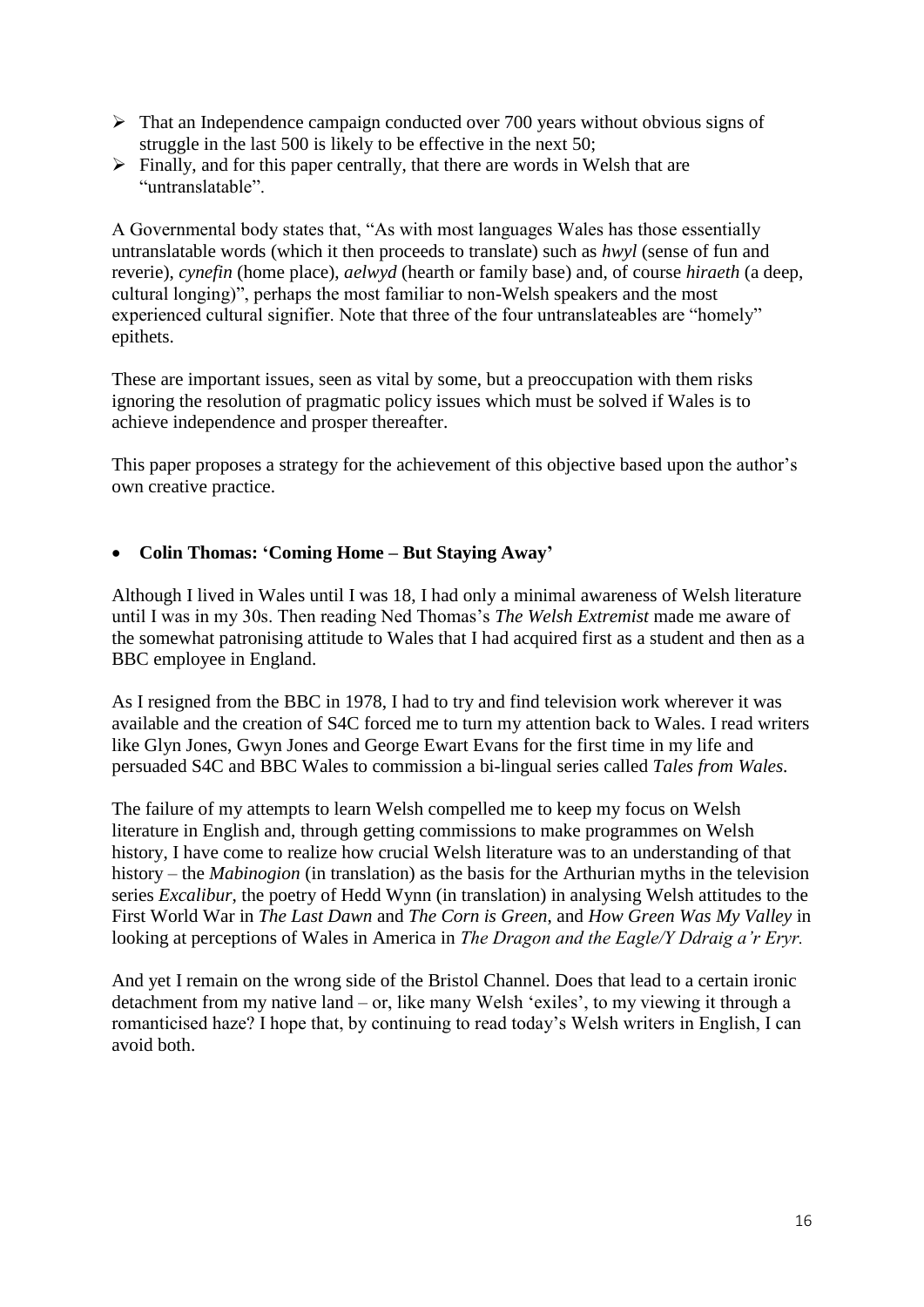# *Panel J: Home Discomforts*

#### **Robert Walton: Home Comforts Under Invasion in** *Awakening* **by Stevie Davies**

Returning from her honeymoon, Beatrice Pentecost is ecstatic as she runs in stockinged feet through Sarum House in the Wiltshire village of Chauntsey in 1860: 'My family, my home, my world.' For both Beatrice and her younger sister, Anna, the house is all of these. It is the home where they have been raised and in which they remain, even when married. As a family property, it is owned by men and possessed by male hegemony, passed from father to husband; a place where the sisters are subjected to repressed passion and jealousy, and where they suffer the pangs of childbirth, sickness and bereavement. But Sarum House is not only the centre of their world for it becomes, too, a focal point of spiritual and scientific dispute as a religious awakening arrives from America via Wales. This paper will examine the ways in which Stevie Davies prises open the *mores* and home comforts of bourgeois Victorian life at this significant point in modern history. For all its material solidity, a home such as Sarum House is occupied by powerful ghosts and the deepest doubts: a site, in effect, of crisis and invasion by the forces of gender, faith and social change.

#### **Daniel Williams: "Home to an Empty House": Post-industrial Melancholia in South Wales**

We begin with the vote in south Wales in 2016 to leave the European Union. That part of Wales that is associated with socialist internationalism, with radical politics, with the welfare state and cosmopolitan solidarity, with coal, became in 2016 the site for right wing regression. Where might analysis begin?

If the movement out of Wales was a familiar narrative development in the literature of the 1930s (*How Green Was My Valley*, *The Corn Green*), the return to Wales is a familiar trope in post-war literature. The question that arises is 'home to what'? Following the withering of religion, language and class, what is left for society to turn to? Are we then not heading towards the crisis of nihilism that J. R. Jones theorized in Welsh, as did Hannah Arendt in English? With the erosion of those things that had traditionally made Wales distinctive – language, religion, industry – it would seem that there was little left. Nevertheless the second half of the twentieth century witnesses the rise of political nationalism and the establishment of a National Assembly in Wales.

This paper's resonant title comes from an Alun Richards novel that speaks to this seeming paradox. The narrative of national awakening from the 1960s onwards is well known – the long road to devolution. It's in the mental and material landscapes of Ron Berry and Alun Richards that we see the development of what we might describe as counter-narrative of South Walian melancholia. These are writers who grieve and mourn the passing of coal and the industrial society that it produced. According to Freud, when private mourning proceeds healthily it allows for the continuation of life, for the making of new loves and relationships. In the case of social mourning, a society that has been the victim of violence or oppression or disaster is able to imagine a future for itself, a flourishing of its capacities, a reconstruction of its social structures. Political hope, as Seth Moglen argues, is a social form of mourning. Political despair and its ironic variant, political cynicism, is a social form of melancholia. Was the Brexit vote a manifestation of social melancholia? That is what my paper will explore.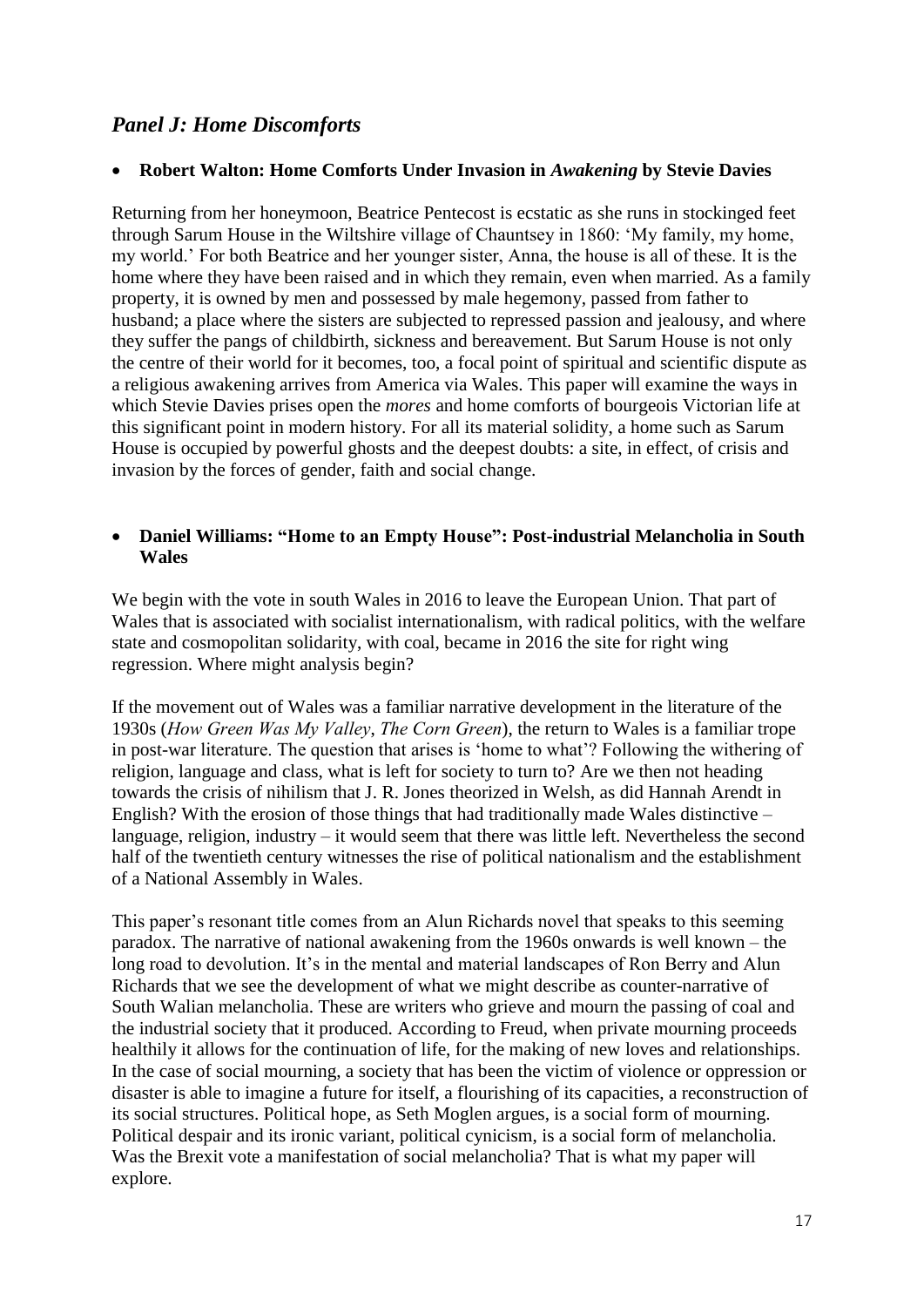# *Panel K: Homes Complex and Insecure*

#### **Tony Brown: "A border person": Issues of Home and Displacement in the Short Stories of Glenda Beagan**

Clare Hanson (*Re-reading the Short Story*) has suggested that the short story is a form which frequently deals with the experience of those individuals and groups who 'for one reason or another have not been a part of the ruling 'narrative' or epistemological framework of their society. […] It is the chosen form of the exile – not the self-willed émigré, but the writer who longs for a return to a home culture which is denied him'.

Or *her*, of course. The paper will examine the ways in which, in her three collections of short fiction (*The Medlar Tree*, *Changes and Dreams* and *The Great Master of Ecstasy*), Glenda Beagan explores issues of identity and psychological security in her female characters, including her best-known story 'Scream, Scream', set in a female psychiatric ward. While here and in other stories the sense of displacement from the security of home is considered in terms of gender, these concerns are consistently shot through with issues of Welsh identity; that phrase of Hanson's has particular resonance for the Anglophone Welsh writer. Beagan has lived all her life in Rhuddlan, Denbighshire, and has described herself as 'a border person', seeing it as an ambiguous place between England and Welsh-speaking Wales. Her stories are largely set in that area – the seaside towns as well as in isolated cottages and hill villages – and a number of them engage the Welsh concept of *cynefin,* the sense of a community's 'structures of feeling' in relation to its local habit, its *bro.* Underlying this exploration is a more universal concern with the risky borders between the sanity which society constructs and mental instability, an unhoming insecurity.

#### **Amber Hancock: Historic Parkouring with Raymond Williams: Orientating One's Identity at Home within** *People of the Black Mountains*

For Raymond Williams, there has always been a question of how to convey the layered, transitory identity surrounding his home in the Black Mountains. Within *People of the Black Mountains*, the heart of place is defined by movement. The Oxford English Dictionary (OED) defines parkour as "the discipline or activity of moving rapidly and freely over or around the obstacles presented by an (esp. urban) environment by running, jumping, climbing, etc.".<sup>1</sup> His unfinished trilogy is structured similarly to a visual layout of this sport. The conceit of the novels depends on the same level of spatial awareness of a parkour runner; the mapping aspects of the novels' structure are highlighted in the introduction, for example, in which the main points of the area Glyn travels through are laid out for the reader using the imagery of a hand. Yet, the descriptions of the time periods themselves while grounded by research and depictions of the developing landscapes depends upon imaginative leaps and a fluidity of identity which mimics the physicality of parkour. The constant reliance of the narrative on naming and detailing the landscape and yet demonstrating the constant shifts of peoples, customs and identities highlight a significant tension within a border identity: its inability to define its identity as wholly one nationality over the other. Through an examination of *People of the Black Mountains*, I will argue that Williams resolves the question of identity

1

<sup>1</sup> Michael Proffitt (ed). 'Parkour,' in *Oxford English Dictionary*

<sup>&</sup>lt;http://www.oed.com.ezproxy.bangor.ac.uk/view/Entry/276444?redirectedFrom=Parkour&> [accessed 7 October 2017].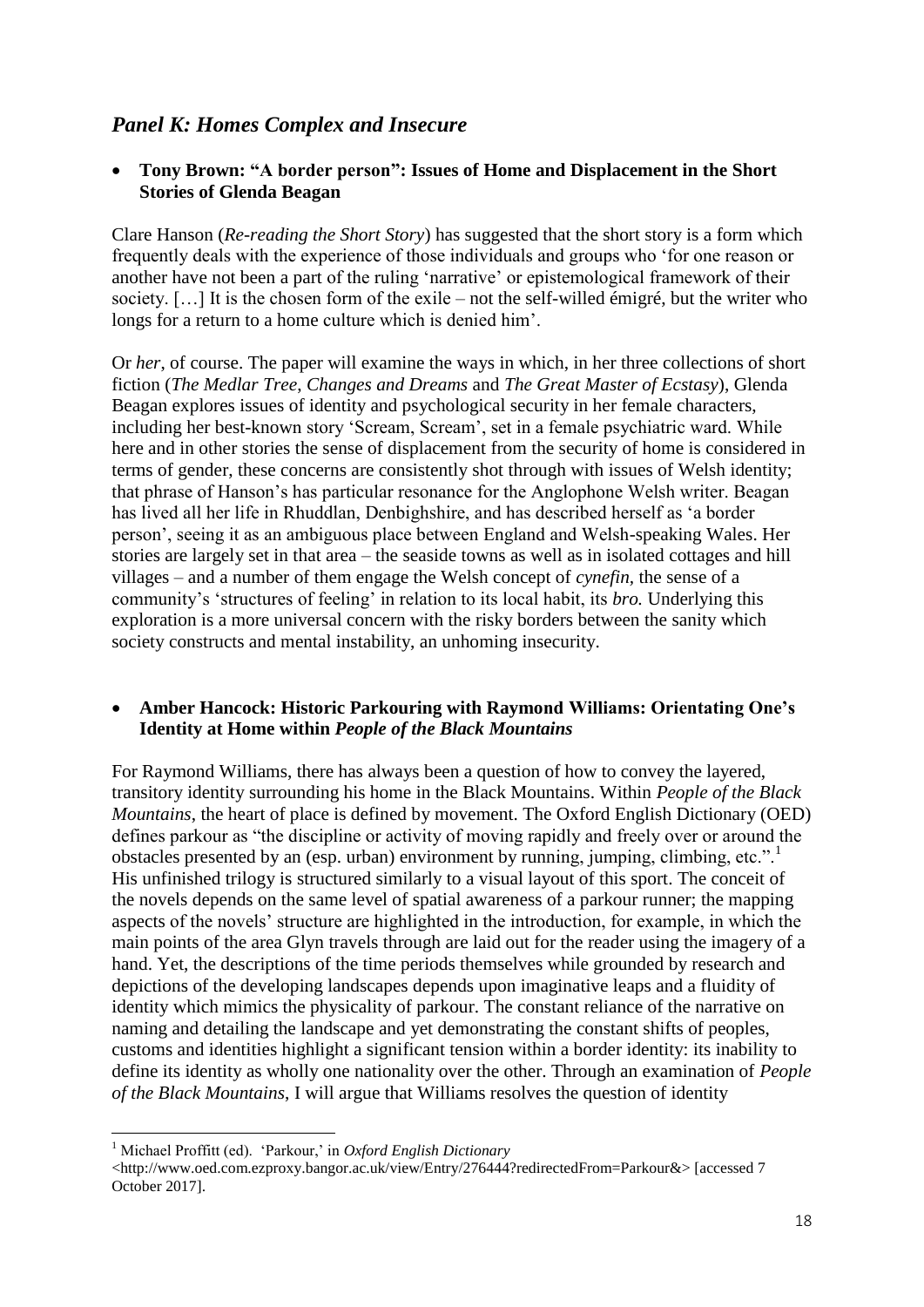orientation through a dependence on the locality of home – a Welsh Identity is one grown in Welsh soil – while acknowledging that culture is developed through the fluid movement of shifting, one might say parkouring, borders.

#### **Kieron Smith: "[M]ore or less of a twist towards wildness": Spatial and Platial Transgressions in Amy Dillwyn's** *The Rebecca Rioter* **(1880)**

Amy Dillwyn's *The Rebecca Rioter* (1880) begins with Evan, the novel's narrator and protagonist, asking a rhetorical question about the nature of the relationship between self and home. 'Do not people's natures, more or less, take after the place where they are born and pass their lives?' On first reading, this phrasing appears casual, conversational. But Evan returns to the same sentential adverbial a few pages later, when he refers to those who, like him, call Upper Killay their home, as having 'more or less of a twist towards wildness'. Upon closer look, this phrase, 'more or less', reveals itself to be key to the novel's thematics. Numerous critics have examined the complex "ventriloquism" that characterises Evan's narrative voice, with Kirsti Bohata most recently noting that this "mobilises" a 'possibly enabling and certainly destabilizing array of trans class, linguistic, national and gender identities'.<sup>1</sup> Bohata's own phrasing here – "possibly enabling and certainly destabilizing" – registers a key feature of Dillwyn's novel: that of equivocality, ambiguity, and the blurring of boundaries both symbolic and physical.

This paper will examine the ambiguous, transgressive literary cartography of *The Rebecca Rioter*, with particular reference to the novel's equivocal inhabitation of the symbolic and physical geography of south Wales. Dillwyn's topographical depiction of her protagonist's homeland is remarkably accurate, and yet it simultaneously portrays this as a place, like all places, in "process".<sup>2</sup> Indeed, the equivocal nature of Evan's transgressions within the novel's complex literary cartography speaks to the curiously unstable, processual nature of his sense of place and, by extension, his sense of home.

1

<sup>1</sup> Kirsti Bohata, 'A Queer-Looking Lot of Women: cross-dressing, transgender ventriloquism and same-sex desire in *The Rebecca Rioter', The Victorian Review* (in press)

<sup>2</sup> Doreen Massey, 'Power Geometry and a progressive sense of place', in Jon Bird et al, *Mapping the Futures* (London: Routledge, 1993), pp. 59-69.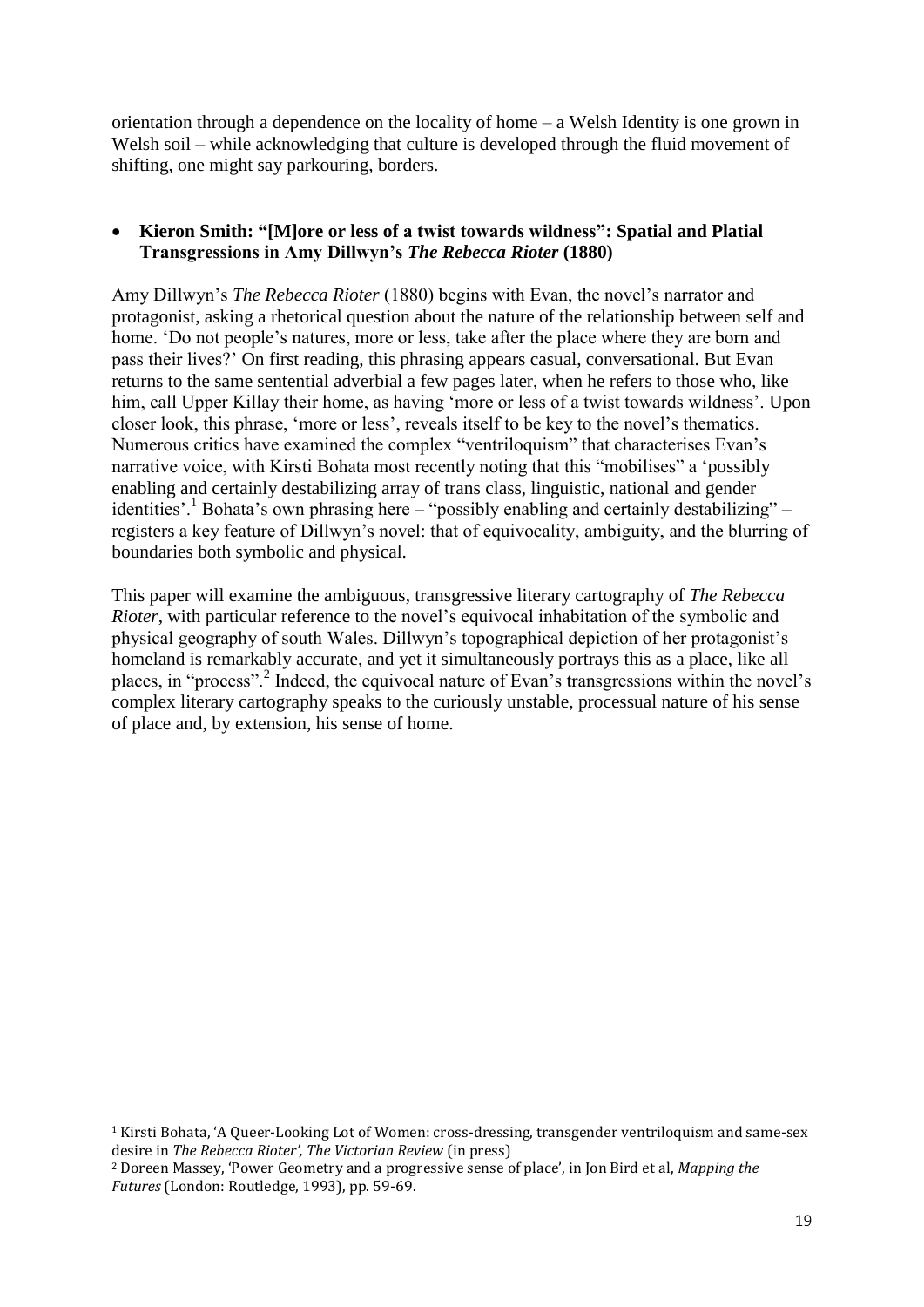# *Panel L: Creative Practice #2*

#### **Liz Fincham: 'Leaving the Farms. Journeys of Risk. Finding Home'**

The paper will take the form of twelve linked poems on the theme of Home/Cartref. Home can be both an identifiable place, a settlement (as the marae is perceived in Maori culture) and also the abstract ideas and emotions we carry in our heads. The longing for home expressed in the Welsh word *hiraeth* and in the German word *heimweh* is a powerful leitmotif of what a place and our estrangement or displacement from it means for us as individuals and groups. At the current time when we are perhaps more aware than ever of populations on the move, I am researching and reflecting on journeys of risk undertaken by my ancestors. They left the farms. They travelled from Ireland, Buckinghamshire, Southwark, Bristol, Devon, Ceredigion and Gower to the coppertown magnet of Swansea. These journeys were taken between 1825 and 1895. These men and women were part of the rural depopulation happening across the British Isles and Europe. Most left carrying nothing but the necessity of finding a new place to work and then set up home. Most could not write even their names as late as the 1850s. But now, their names are how I can trace them and their movements from place to place, see the family names that recur, learn about the work they did and often the places where they worshipped. The places of worship and Swansea Market were possibly their key meeting places.

#### **Lucy Gough: In the Space of Each Room My Soul**

'Thus by approaching the house images with care not to break up the solidarity of memory and imagination we may hope to make others feel all the psychological elasticity of an image that moves us at an unimaginable depth'. Gaston Bachelard, *The Poetics of Space*.

When I write a play I have long been aware that to enable me to shape and tell the drama and for this drama to interact with the audience, I employ a particular strategy, that of thinking spatially in terms of construction of dramatic space, in short, I build a structure. A building in which the levels, the doors, the windows, the stairs, where the light is allowed to enter, where the shadows fall, where corridors lead one and for how long, what each room contains, the juxtaposition of rooms, will all articulate the pace, the tone, the meaning, the world. In this way both the building and what is contained in the space between is significant. A few years ago I was commissioned to do an adaption of *Wuthering Heights* for both the radio and the stage; in each, the house became central (in different ways) to the structure of the work. More recently I have undertaken a wild adaptation of *The Tenant Of Wildfell Hall* for the Sherman Theatre and again the house /home central to the novel is key to the way in which this new work is structured.

My intention here is to unpack this notion of my creative writing being architectural and to argue that this appropriating of the notion of architecture is not disembodied or speculative but is key to my artistic practice and so I will attempt to articulate the 'materials' used in this construction and how it works on the imagination of the listener/audience. To demonstrate this I will refer to these two pieces of work in detail.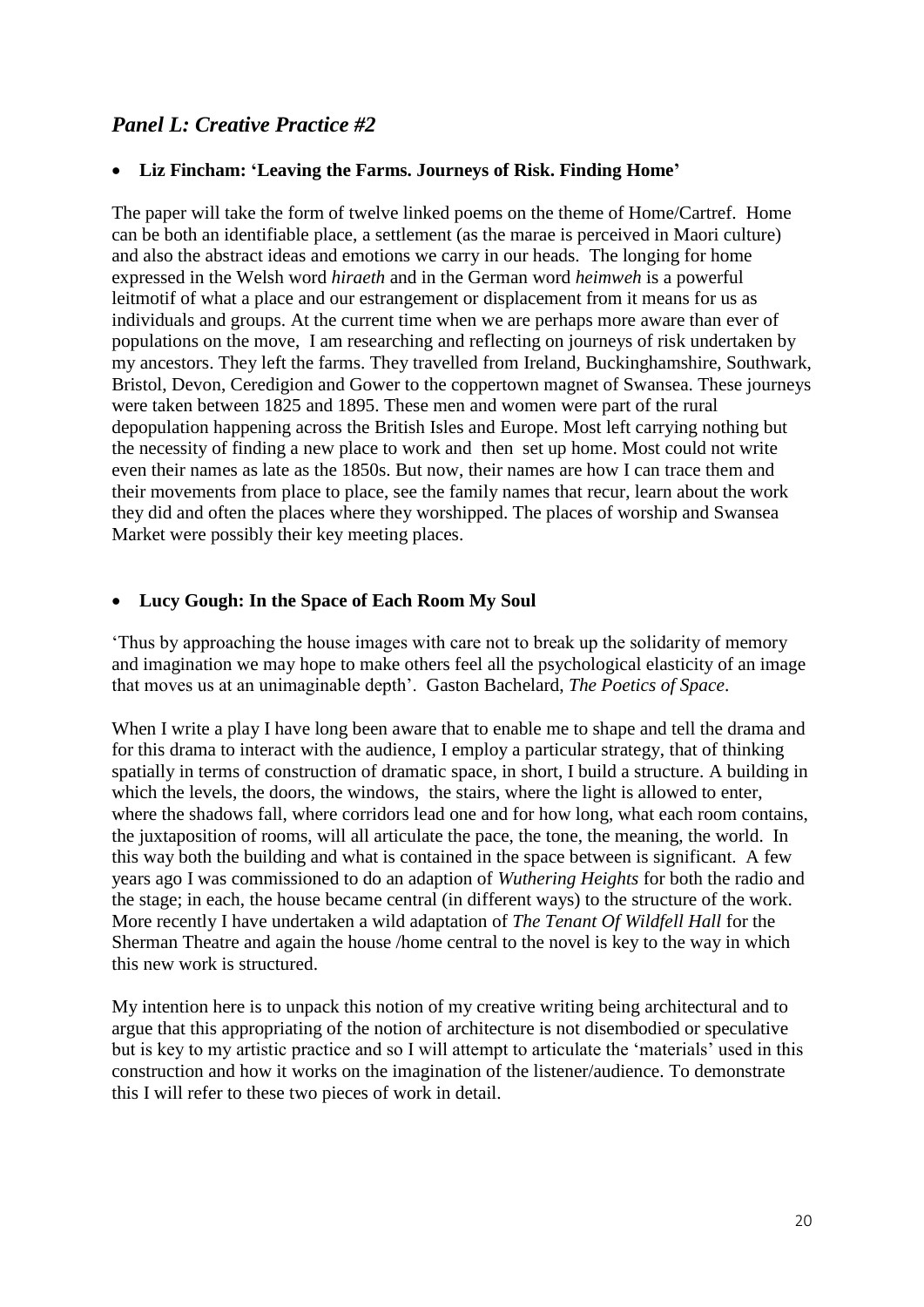# *Panel M: Conceptual Frames*

#### **Daniel Gerke: Elskaheimr: Loveworlds and** *Hiraeth***, or Home as a Born Place**

The English word 'home' is incredibly expansive. Its etymological roots include the German *ham*, which encompasses the English 'village', 'region' and 'country' and, on the most massive end of the spectrum, the Old Norse *heimr*, which also means 'world'. At the same time, home often delineates a self-contained space or residence, a 'container' of familial love, memories and traditions, a place of stability and carefully drawn boundaries. There is thus a double movement within the concept of home, outward and inward, from the maximal and impersonal (all of creation) to the most intimate and affective (home as a place where love 'resides'). We might then ask what it means to 'make a home'; is it to engage in a process of creation, of world building, as the *heimr* root implies? Or is it in some sense to build oneself, a symbolic or even 'fantasmatic' system upon which love, desire and thus subjectivity may be founded?

The translation-evading Welsh word *hiraeth*, which has been described as 'homesickness for a home you can't return to or that never was', makes home into something quite strange. In Tim Davis's 2007 poem of the same name, it appears as a 'call', embedded in the natural world, which must be heeded, and yet which summons the listener to something neither entirely old nor entirely new, and completely ungraspable in language. The word *hiraeth* is strongly resonant with Lacanian themes, and speaks to the gulf between the Symbolic, the realm of language and fixity, and the Real, a 'posited' past of pre-linguistic unity that may never have existed in the first place. My paper will explore these psychoanalytic resonances of the word *hiraeth*, using it to position the idea of 'home' as a synthesis of 'love' and 'world' (as in the Old Norse neologism *elskaheimr* in my title), as a name for active, social creativity beyond the limits of individual fantasy.

#### **Adrian Osbourne: In Country Cynefin: Home and Wales in Dylan Thomas's Short Stories**

This paper uses the Cynefin Framework, 'a sense-making model', to analyse the short stories of Dylan Thomas and their relationship to Wales. The Cynefin Framework was created by the Management Consultant and Knowledge Management researcher Dave Snowden for IBM in 1999, and it offers a means of assessing and analysing situations into four domains: Chaotic, Complex, Complicated, and Obvious. Snowden, who is Welsh, chose the word 'Cynefin' for its sense as 'place of your multiple belongings', one that is 'rooted in many different pasts that profoundly influence what you are', but of which you can never be fully aware. By using the Cynefin Framework to analyse the narrative methods and subjects of Thomas's short stories, this paper seeks to chart the progression of Thomas's prose works from the early, gothic-grotesque tales (the Chaotic and the Complex) to the later, more realistic stories (the Complicated and the Obvious), while considering their multiple yet rooted presentations of home and Wales. Thomas's short stories are more obviously located in Wales when compared with his poetry, and this paper will discuss how the sense of home changes as Thomas's depictions of Wales go from a place of witchcraft and incest, to a site of childhood idyll and the workaday world.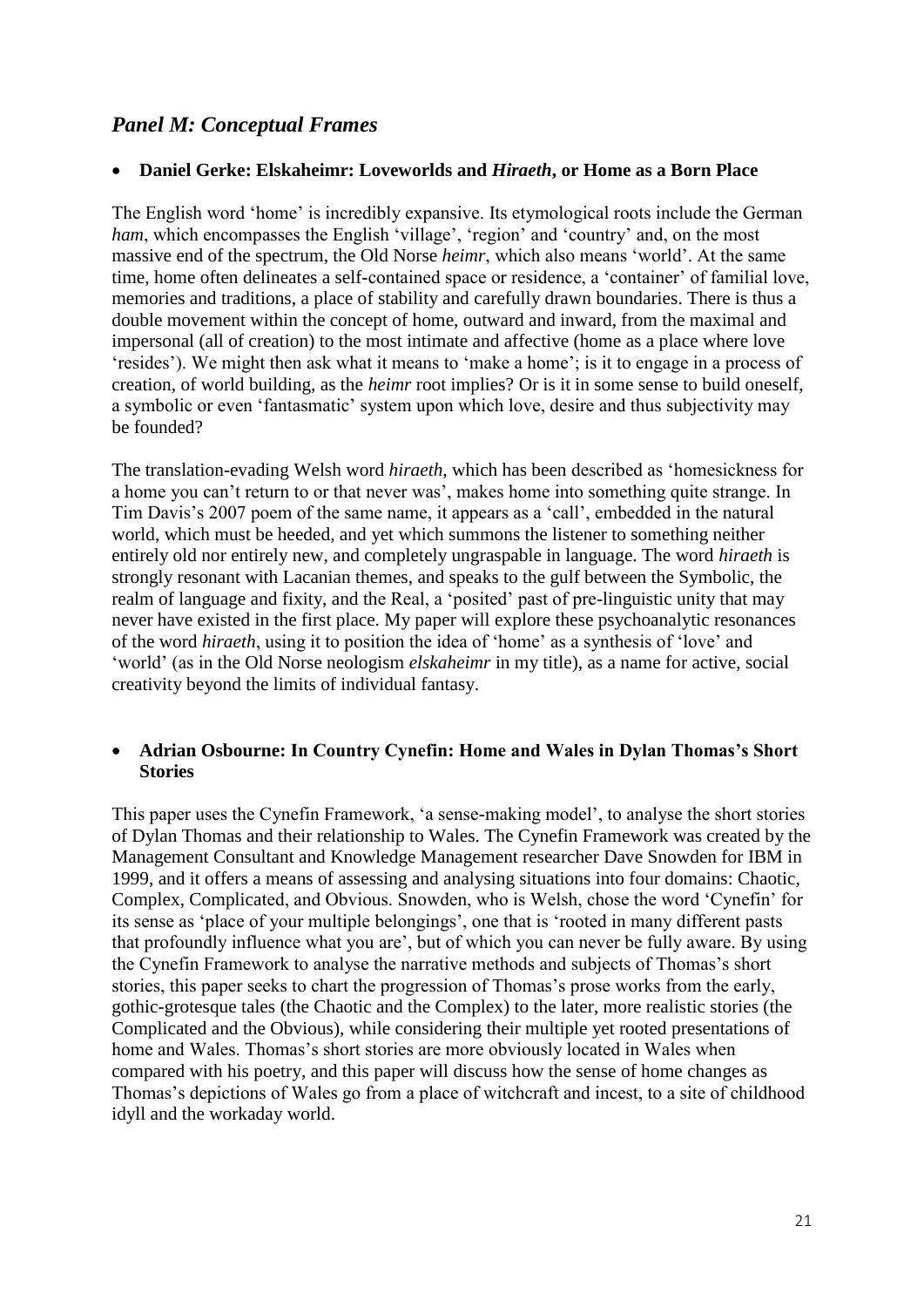# *Panel N: Houses*

#### **Diana Wallace: History, Hiraeth and the Unheimlich in Hilda Vaughan's** *Harvest Home*

Hilda Vaughan's historical novel *Harvest Home* (1936) opens with Daniel Hafod returning home from exile in England to take his place as master of Great House, which he has inherited after the death of his uncle. This motif of the returning native connects to Vaughan's own experience of what we might see as an example of hiraeth, that quintessentially Welsh longing for a lost home. Born and brought up in Builth Wells, Vaughan spent most of her adult life in England, although she frequently returned to Wales for periods to write. As Lucy Thomas has pointed out, Vaughan's use of Welsh folklore, particularly in her later fiction 'can be read as a textual search for her lost Welsh past: a cultural search for identity' (2008, 209). In this paper I want to explore some of the ways in which Vaughan's fiction can be read as a textual search for, or reconstruction of, a lost Welsh 'home'. Several of her novels, including *The Invader* (1928), *Her Father's House* (1930) and *The Soldier and the Gentlewoman* (1932), circle around the inheritance of, or obsession with, a house. A house, however, is not necessarily a home as her characters frequently discover. As the most explicitly Gothic of Vaughan's historical novels, moreover, *Harvest Home* repeatedly invokes the notion of the *unheimlich,* the unhomely, through its use of uncanny doubles and the folklore of the Cyhyraeth, the spirit voice which foretells death on Nosclyngiaf or All Hallows Night. Daniel Hafod is doubled by his cousin, Dan Hafod, whose death he attempts to cause because they are rivals for the same woman. The novel ends in an uncanny repetition of its beginning with Daniel dead and Dan returning to Great House, now his inheritance and home.

#### **Damian Walford Davies: Triangulating Trauma: T. R. Henn's Big Houses**

This paper takes as its focus the great neglected late-Modernist poem, 'To Wilton House', by T. R. Henn (1901–74). Known more as a pioneering critic of Yeats and Synge than as a poet, the Anglo-Irish Henn published a small body of poems in the slim volume *Shooting a Bat* (1964) and in a section of *Five Arches* (1980), in which the poems constitute a dialogue with a prose autobiography. Taking the tradition of the English country house poem into new psychological, formal and – I argue – cartographic territory, 'To Wilton House' is the work of a Second Lieutenant serving as an Intelligence Officer at the headquarters of Southern Command at Wilton a few months after Dunkirk. Here, in Inigo Jones's exquisite Double Cube – one of the great rooms of England, in which was laid out 'a one-inch map of Southern England, covered with talc' – Henn was charged with preparing for the imminent German invasion. Van Dyck's paintings watched from the wall.

Henn's poem summons the atmosphere of those nights of fear, resolve and military planning in a restive, pathologically allusive and in places phantasmagoric poem that struggles to contain its frame of reference within the arcadia of Wilton's demesne. I argue that the poem accomplishes complex cartographic work by summoning the dead grounds of Europe, past, and passing, and to come. An elided *archipelagic* cartography is also articulated in 'To Wilton House' as Henn reflects at this moment of national crisis on the cultural resonance of Wilton (the seat of the Earls of Pembroke, who, like Henn's family, were originally of Welsh stock) and, crucially, on his own Anglo-Irish homelessness and deracination. That condition was intimately related to a house and an estate, out west in Ireland, that 'To Wilton House'